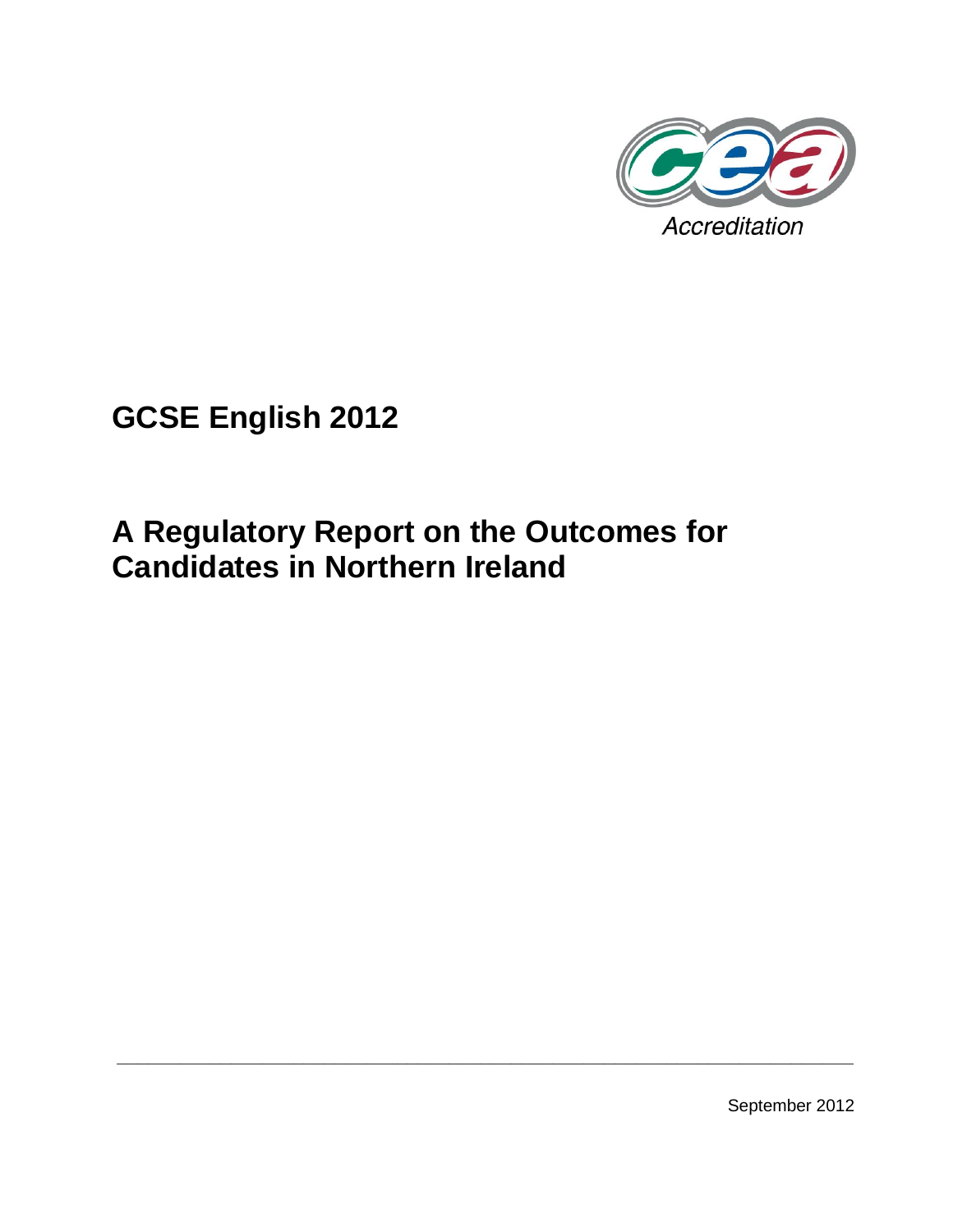# **Foreword**

# **GCSE English Awarding Summer 2012**

Following the issue of GCSE results in August 2012 a notable number of schools and colleges in England publicly expressed concerns that their GCSE English<sup>1</sup> results were not in line with expectations. In subsequent days similar concerns were expressed by some schools here.

At the beginning of September the Minister for Education, John O'Dowd, asked the Regulator to look into these matters and report to him on any issues with the subject awards that might have impacted adversely on GCSE students here. The regulators in England (Ofqual) and Wales (Welsh Government) have also produced reports on specific issues relating to their candidates.

In response to the Minister's request the Regulator undertook two phases of work:

#### Phase One

- an extensive review of the data provided by Awarding Organisations (AOs); and
- an online survey to allow schools and colleges to put forward any concerns they might have regarding this summer's GCSE awards.

#### Phase Two

Further detailed work to investigate:

- why some schools had lower (or higher) attainment than expected;
- the process of managing the introduction of new specifications and the implications of the changes to the subject specifications; and
- the differing attainment for candidates here across GCSE English Language and GCSE English, including an investigation into the nature and scope of the use of predictions in making qualification awards $^2$ .

The findings of this work are set out in this report. In addition, recommendations are made to address the current concerns, in order to avoid a similar situation occurring in the future.

 $\overline{a}$ <sup>1</sup> This subject now includes two qualifications: GCSE English and GCSE English Language. For the purpose of this document reference to GCSE English is taken to encompass both qualifications, except where they are named individually.<br>2.000 vac rrier etteinment data as nort of their anglygis when making an award in a qualification. In England K

AOs use prior attainment data as part of their analysis when making an award in a qualification. In England Key Stage 2 attainment is used. CCEA uses common centres, i.e. data on schools' previous achievements in a subject at GCSE. Use of predictions and the implications of these are detailed further in paragraphs 37 to 43 and Appendix 2.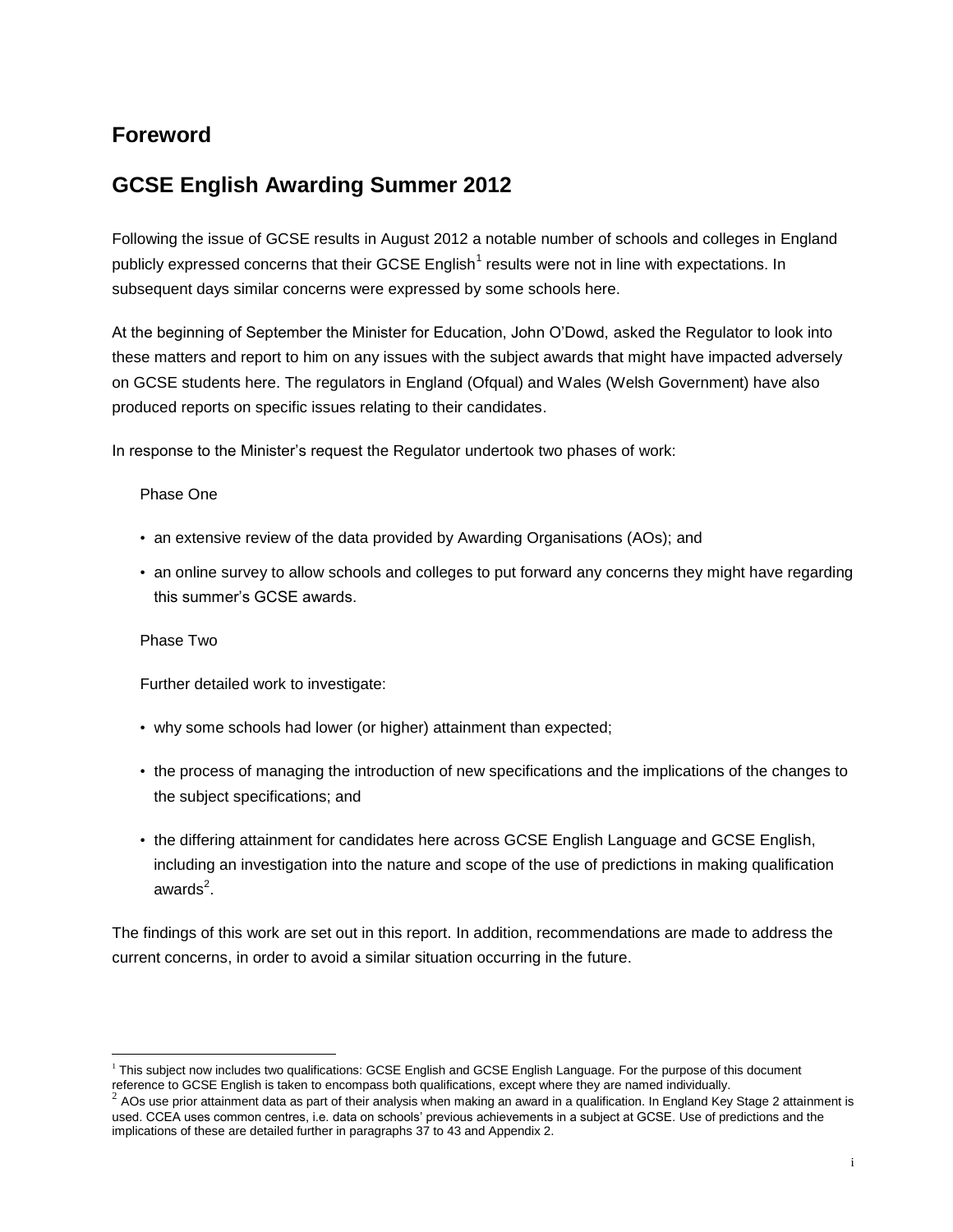# **Contents**

| Foreword                                                                               | i. |
|----------------------------------------------------------------------------------------|----|
| <b>Executive Summary</b>                                                               | 3  |
| Recommendations                                                                        | 4  |
| <b>GCSE English performance here</b>                                                   | 4  |
| Changes to GCSE English courses and assessment                                         | 5  |
| School performance 2012                                                                | 7  |
| The concerns of schools                                                                | 8  |
| Comparable outcomes                                                                    | 10 |
| Changes in the candidature                                                             | 10 |
| Candidate qualification distribution                                                   | 12 |
| The impact of candidate distribution on qualification predictions                      | 12 |
| Early entry patterns                                                                   | 13 |
| Controlled assessment                                                                  | 14 |
| Conclusions                                                                            | 16 |
|                                                                                        |    |
| Appendix 1: Subject cohort and Northern Ireland cohort overview                        | 17 |
| Appendix 2: Standards, awarding and reporting                                          | 19 |
| Appendix 3: Comparable outcomes                                                        | 22 |
| Appendix 4: A comparison of the requirements of GCSE English and GCSE English Language | 23 |
| Appendix 5: Individual AO qualification requirements                                   | 25 |
| Appendix 6: Role of the Regulator                                                      | 26 |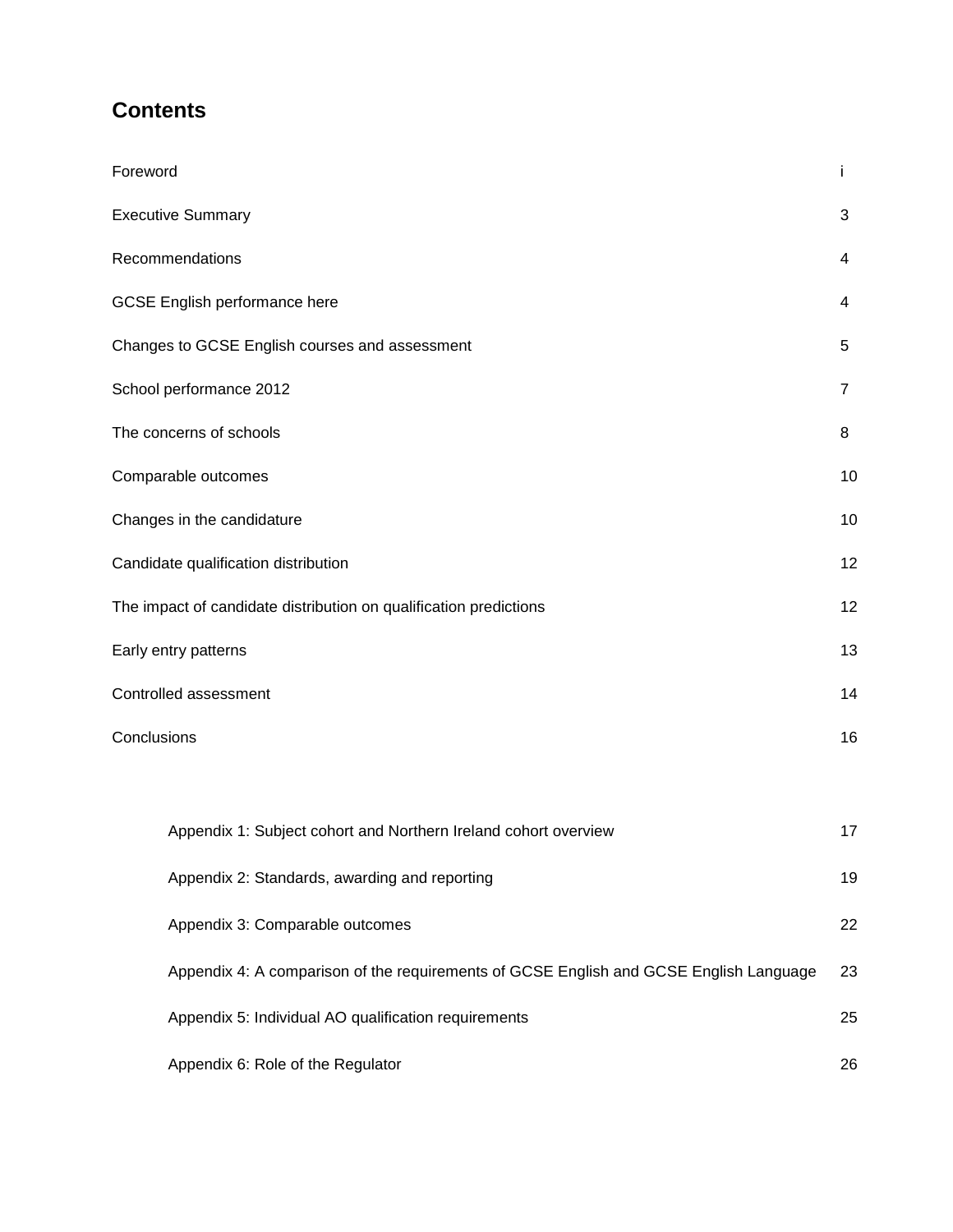#### **Executive Summary**

 $\overline{a}$ 

- 1. Overall outcomes here at grades A\* to C were in line with performance in previous years (actual figures).
- 2. There were extensive changes in GCSE English in summer 2012. These included the introduction of new courses and changes to the nature of the specifications and assessment. These changes were challenging for schools and AOs.
- 3. There was substantial variability in performance in schools irrespective of the AO chosen. 51% of schools had lower attainment at A<sup>\*</sup> to C than in 2011, 44% showed an increase, 5% had very similar outcomes. This variability will have been increased by the changes to the subject.
- 4. When specifications change, AOs seek to achieve comparable outcomes<sup>3</sup> year on year to ensure fairness to candidates.
- 5. To help achieve comparable outcomes, AOs estimate the ability ranges of current candidates compared with those in previous years. CCEA modelled its subject award<sup>4</sup> using estimates based on candidates here. AOs outside Northern Ireland used estimates based on Key Stage 2 (KS2) statutory assessment outcomes for candidates in England.
- 6. 67% of candidates here entered with CCEA. Outcomes for these candidates were up on last year at  $A^*$ to C. 33% of candidates were entered with other AOs (27% AQA). Their overall qualification outcomes were down on last year.
- 7. AQA candidates here performed on average better than AQA candidates in England in both GCSE English and GCSE English Language. Despite this, most schools entered with AQA saw a reduction in outcomes from 2011. Analysis is complicated by the fact that there were two qualifications this year, replacing one last year, and the fact that different schools made different decisions about which candidates to enter in each of the qualifications. The decline in outcomes cannot be explained by candidate ability alone. It is more likely to be an unintended consequence of the modelling<sup>5</sup> carried out to ensure comparable outcomes across England, Wales and here.
- 8. CCEA did not offer January assessments here. AOs based in England did offer early entry of assessments and changed notional grade boundaries $^6$  for examination and controlled assessment (formerly coursework) units between January and June 2012. This caused confusion and concern in schools.

 $3$  The principle that, all things being equal, a C ability candidate on an old qualification should be a C candidate on the new qualification. This is discussed further in paragraphs 34 to 36 and Appendix 3.

<sup>4</sup> Awarding is the process of grading and deciding upon outcomes for a qualification as a whole.

<sup>&</sup>lt;sup>5</sup> Using estimates of candidate ability in the current and previous years to inform qualification outcomes.

<sup>&</sup>lt;sup>6</sup> Individual unit assessment grades are notional. Grade descriptors are based on performance across the qualification as a whole therefore a grade is a qualification level outcome. Unit outcomes provide notional grades for the percentage of assessment available in that unit.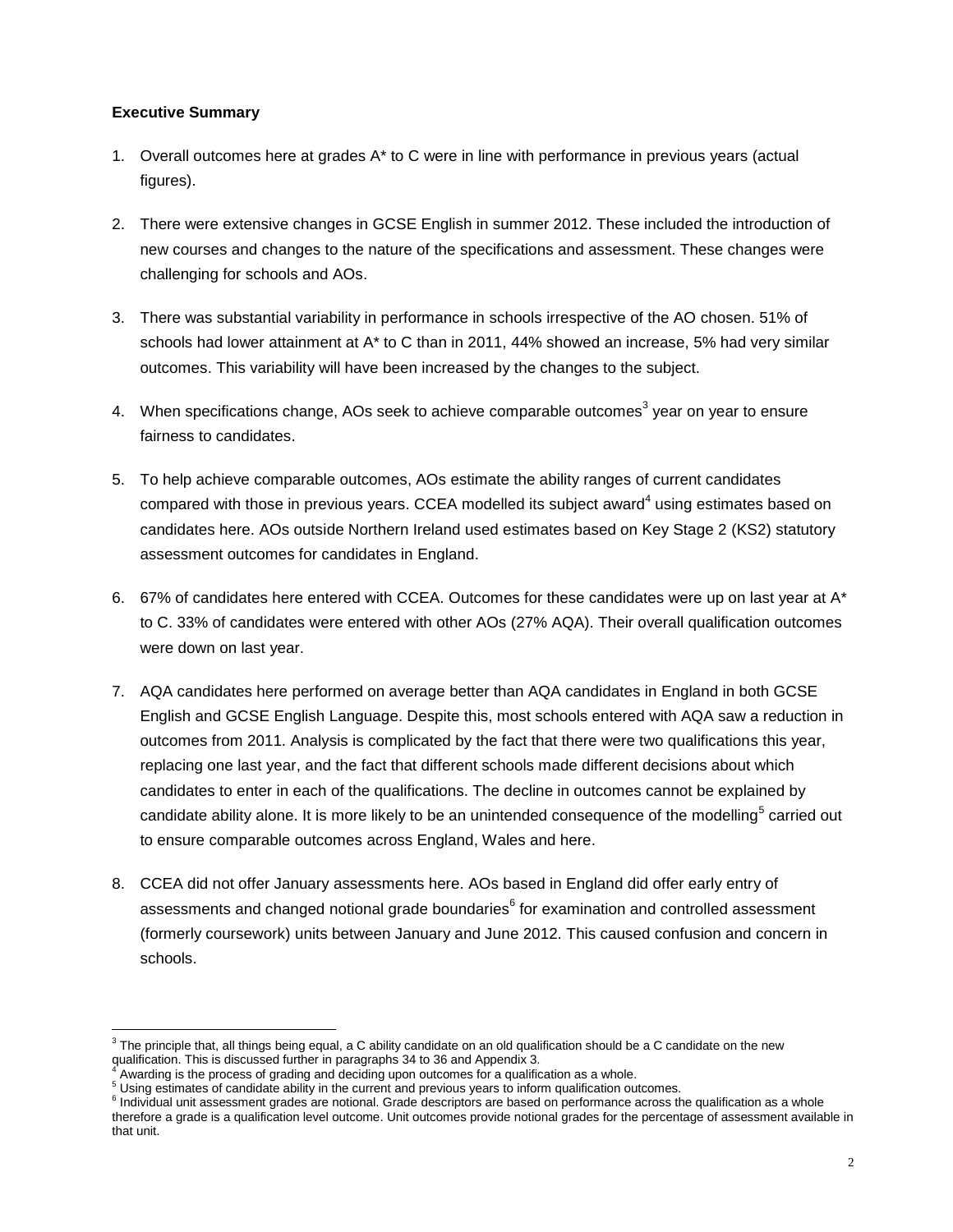#### **Recommendations**

- 9. We recommend the following:
	- a. There should be an early resit opportunity for candidates here.
	- b. The 60% weighting for controlled assessment should be reviewed to ensure qualification outcomes are not as dependent on internal assessment.
	- c. AOs need to work through JCQ<sup>7</sup> to clarify the requirements for the management, delivery, marking and moderation of controlled assessment.
	- d. The use of predictors and their effectiveness should be reviewed.
	- e. The availability of the GCSE English specification for candidates here should be reviewed.
	- f. Schools should be made more aware of the awarding process and the issues which may arise when choosing specifications from different AOs.

This work will be carried out in conjunction with our fellow Regulators to ensure recommendations are implemented across all AOs operating here.

#### **GCSE English performance here**

 $\overline{a}$ 

10. The overall grade outcomes for GCSE English here, with a 0.3% drop in attainment at A\* to C from 2011, are in line with achievement in previous years. With *A\*–A* grades there was an increase of 1.1% to 19.7% in 2012. Figure 1 shows the subject outcomes here since 2008.



**Figure 1:** Cumulative percentage attainment of NI candidates 2008 to 2012 [Source JCQ data]<sup>8</sup>

 $^7$  Joint Council for Qualifications – facilitates the seven largest UK awarding bodies working together on standards, regulations and guidance.

<sup>8</sup> † The last award of the GCSE English qualification pre-revision was in 2011.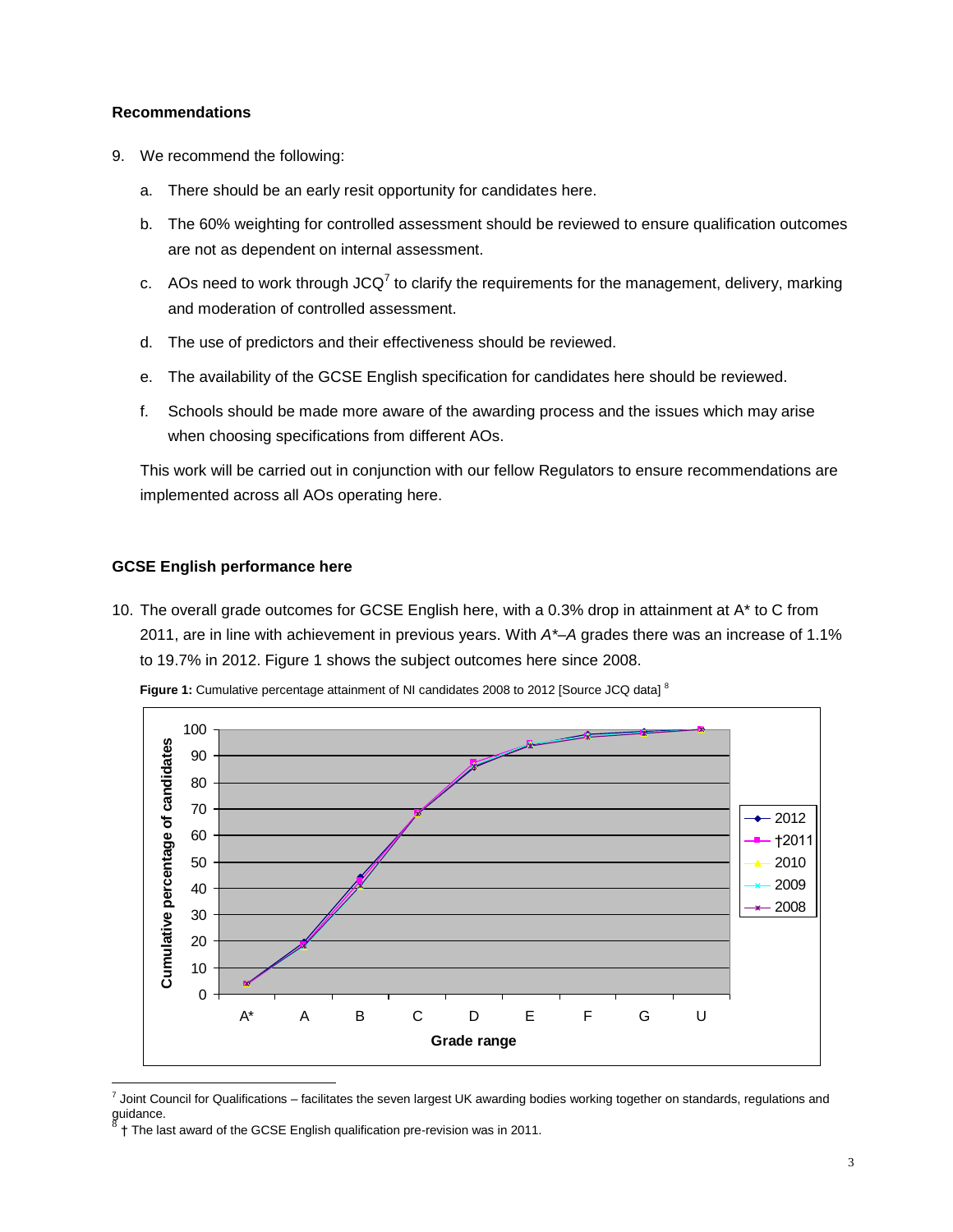- 11. The number of candidates entering GCSE English is reducing year on year, reflecting the changes in school population. 2012 entry was 7% lower than 2011, and down 12% from 2008. Further detail is available in Appendix 1.
- 12. Candidates here can study either GCSE English or GCSE English Language and in summer 2012 took these qualifications with five different GCSE AOs (AQA, CCEA, Edexcel, OCR and WJEC). Most candidates taking GCSE English entered with CCEA (67%) or AQA (27%).
- 13. CCEA combined A\* to C outcomes increased by 2.7% from summer 2011. Whilst actual results show a 0.7% decrease in non-CCEA A\* to C outcomes, taking into account the changing candidature it can be stated that there was a proportional decrease in combined outcomes  $A^*$  to C of 6.4% for the other AOs<sup>9</sup> (see paragraph 42). The outcomes of candidates here with individual AOs are given in Appendix 1.

#### **Changes to GCSE English courses and assessment**

14. Extensive changes to GCSE English were introduced for first teaching September 2010. These are detailed in Table 1.

| ٠<br><br><b>SALE</b><br>۰,<br>×<br>۰. |  |
|---------------------------------------|--|
|                                       |  |

 $\overline{a}$ 

| Legacy <sup>10</sup> GCSE English                    | <b>Revised GCSE English</b>                                                                                                                                                                                       |
|------------------------------------------------------|-------------------------------------------------------------------------------------------------------------------------------------------------------------------------------------------------------------------|
| One subject for study by all.                        | Two subjects available for study: GCSE English or the<br>new GCSE English Language, with a different focus<br>from legacy and revised English. Some common units<br>were available across the two qualifications. |
| Linear assessment - all assessments were             | Unitised assessment – candidates could enter                                                                                                                                                                      |
| taken at the end of the course.                      | assessments throughout the course and resit those<br>entered early.                                                                                                                                               |
| Overall achievement in the qualification as          | Outcomes of achievement in individual assessment                                                                                                                                                                  |
| a whole was reported to schools, i.e. an             | units were reported to schools, i.e. raw or uniform                                                                                                                                                               |
| overall grade and total raw mark.                    | marks for each individual assessment.                                                                                                                                                                             |
| 60% of the qualification was directed at a           | 40% of the qualification was directed at a specific tier                                                                                                                                                          |
| specific tier of entry, i.e. Foundation (F) tier     | of entry, i.e. Foundation tier or Higher tier. Grade C is                                                                                                                                                         |
| or Higher (H) tier <sup>11</sup> . The highest grade | no longer the cap for an F tier candidate.                                                                                                                                                                        |
| available for F tier candidate was grade C.          |                                                                                                                                                                                                                   |
| Teacher marked assessment (coursework)               | Teacher marked assessment (controlled assessment)                                                                                                                                                                 |
| made up 40% of the qualification.                    | makes up 60% of the qualification.                                                                                                                                                                                |

<sup>&</sup>lt;sup>9</sup> The share of non-CCEA candidates here has changed: in 2011 18.5% of NI candidates were non-CCEA; in 2012 this was 33%. Actual 2011 and 2012 GCSE results show non-CCEA A\*–C has fallen by 0.7%. However, due to the larger proportion of non-CCEA candidates contributing to the overall grade outcomes, it could be stated that non-CCEA candidates' results have fallen by 6.4% at A\*–C.

The GCSE English qualification pre-revision is referred to as 'legacy' GCSE English subsequently in the report.

<sup>&</sup>lt;sup>11</sup> Examinations were designed at two tiers of entry based on candidate ability: Foundation tier with grade C the highest grade available; Higher tier with A\* the highest grade available.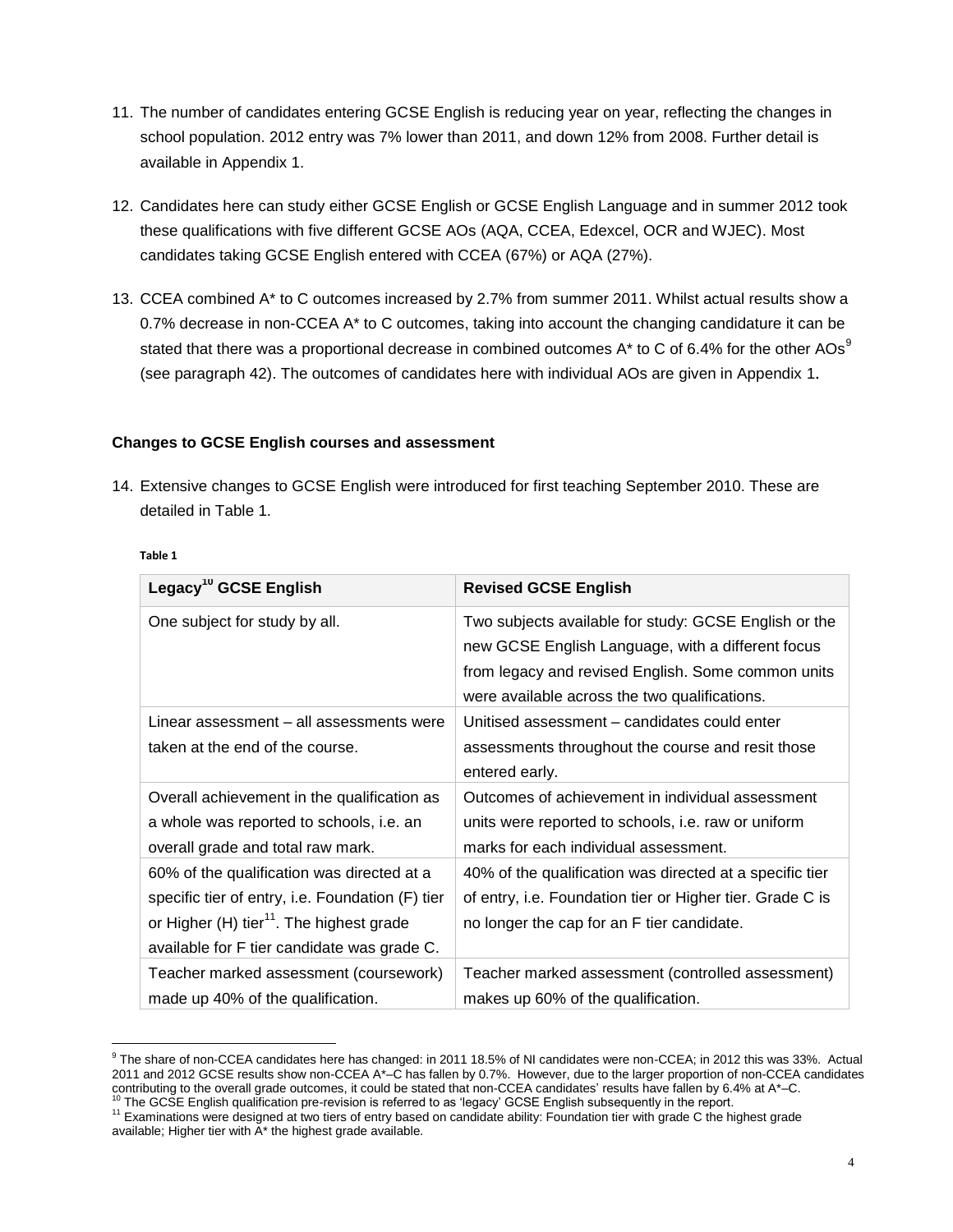#### Table 1 continued

| <b>Legacy GCSE English</b>                 | <b>Revised GCSE English</b>                         |
|--------------------------------------------|-----------------------------------------------------|
| Coursework tasks were set by the teacher.  | Controlled assessment tasks are set by the AO.      |
| Students could complete coursework         | Students must complete controlled assessment tasks  |
| outside school, receive individual teacher | in school under timed, supervised conditions. No    |
| feedback and redraft it.                   | redrafting after work has been completed in time    |
|                                            | allocated.                                          |
| Coursework mark bands were labelled A*     | Controlled assessment mark bands are labelled using |
| to G.                                      | numbers.                                            |
|                                            | Assessments allocated a weighting of 45–55% for the |
|                                            | functional elements of English.                     |

The subject requirements of the two revised specifications are outlined in Appendix 4.

- 15. The implications of the changes to the courses and assessment arrangements are as outlined below.
	- Schools here could choose to enter candidates for i) GCSE English, ii) GCSE English Language, iii) GCSE English Language and GCSE English Literature, with different ability classes within a school possibly following different subjects (see paragraph 16).
	- Unitised delivery allowed candidates to get information on their performance in units completed early. Early unit outcomes could be banked or the unit resat to improve performance. Unitisation also allowed schools, for the first time, to see candidate performance in individual assessments and base predictions for the candidate's overall qualification grade on these. It was not possible for schools to analyse 2012 early unit performance alongside any previous performance, as schools did not have individual assessment level data from the legacy specification.
	- The reduction in the weighting of external assessment options directed at a specific tier of candidate ability changed the possible outcomes available to a Foundation candidate. Candidates could, where available, enter exams at either Foundation or Higher tier, e.g. 20% F tier and 20% H tier. It also meant F tier candidates' performance in controlled assessment had a greater influence on their overall grade.
	- The mark bands labelled A\* to G in the legacy coursework assessment grids led schools to believe that the marks corresponded to the given label and they viewed this as a 'notional grade'. Teachers marked with this in mind. This led to an expectation that controlled assessment boundaries should be available in advance of the awarding to help teachers mark candidates' work. As with controlled assessment in January and summer 2012, the actual boundaries for the legacy coursework components were set by the AO annually during the July awarding process.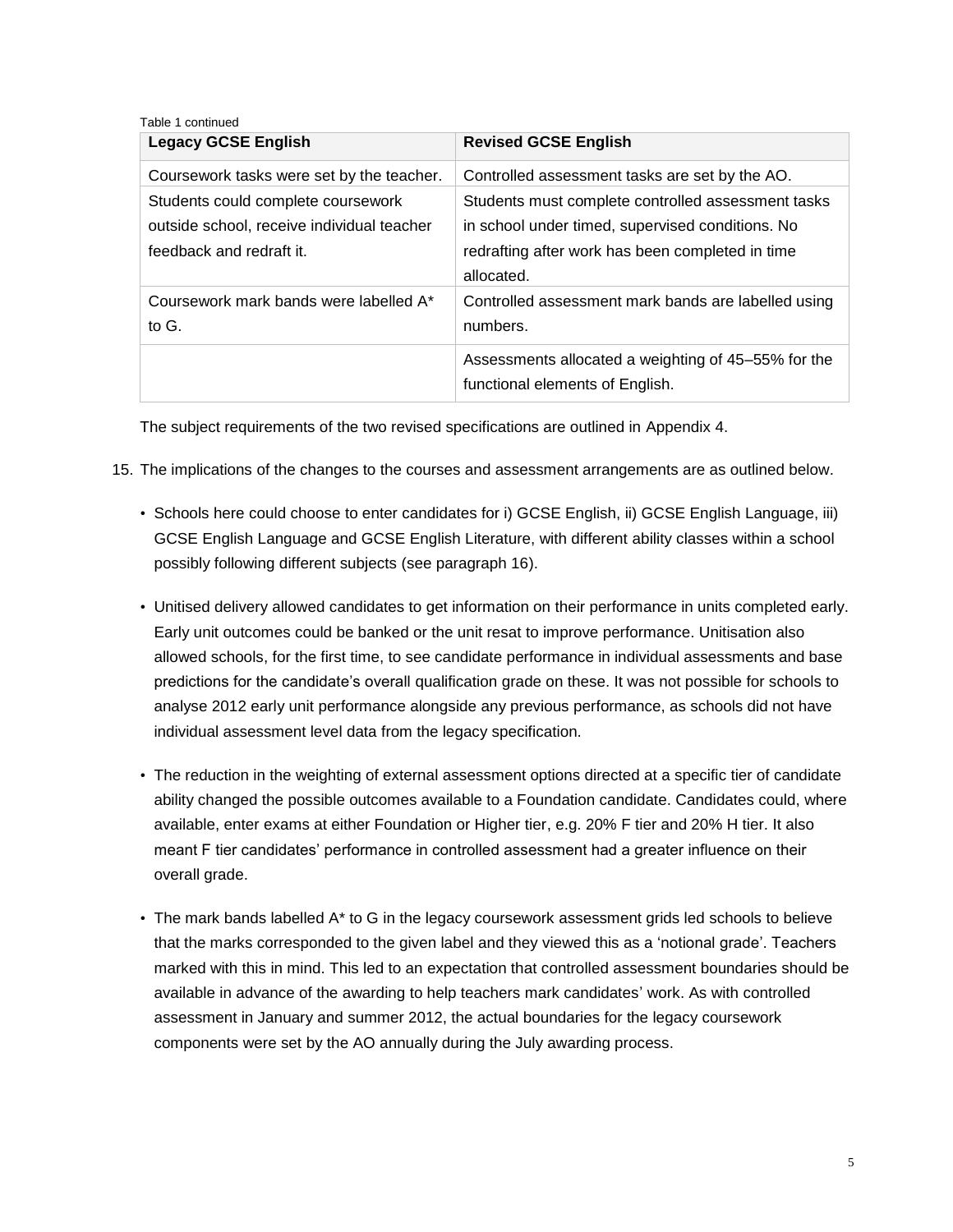- The provision by AOs of some units (up to 60%) which are common across two qualifications impact upon the profile of the cohort<sup>12</sup> of candidates sitting individual assessments within a qualification.
- 16. Policy decisions here meant a different subject offer from England (see Table 2). This information was communicated to schools here, by the Regulator on behalf of DE, in February 2010. Some AOs had already published specifications prior to the policy decision here being implemented. This meant updates relating to options for schools here were not included in the relevant guidance and subject materials of all AOs. Some schools may therefore not have had all the information they needed to make informed decisions.

| ----- | т.<br>w |  |  |
|-------|---------|--|--|
|       |         |  |  |

| <b>GCSE Subject</b>          | Northern Ireland | <b>England</b> | Wales |
|------------------------------|------------------|----------------|-------|
| English                      | Yes              | Yes            | No    |
| (as a single GCSE)           |                  |                |       |
| English Language             | Yes              | No             | Yes   |
| (as a single GCSE)           |                  |                |       |
| English Language             | Yes              | Yes            | Yes   |
| alongside English Literature |                  |                |       |
| English                      | No.              | No             | No    |
| alongside English Literature |                  |                |       |

- 17. Many schools were operating a modular assessment route in GCSE English for the first time, as well as having to become familiar with the changed content of the specification(s) and different assessments.
- 18. Modular qualifications have been in place for a number of years. GCE qualifications have been modular since 2000. Some subjects e.g. Science have operated modular GCSEs for a number of years. In September 2009 teaching began for revised modular GCSEs in most subjects for first award in summer 2011. Modular GCSEs in the English suite were first awarded in summer 2012. Whilst the move from a linear to a modular qualification was one of the challenges for GCSE English awards in summer 2012, the process used had successfully delivered comparable outcomes in revised GCSE awards of summer 2011. The methodology for awarding modular qualifications, whilst complex for the AOs, has operated successfully for awards at GCE and GCSE. However, the issues arising with GCSE English awarding in summer 2012 were complicated by the awarding of two qualifications replacing one legacy qualification.
- 19. The greater challenge for the AOs was the process of setting the qualification standards in the move to a revised specification from a legacy specification, i.e. setting appropriate overall subject level outcomes for the qualification, taking into account appropriate performance and unit level outcomes.

 $\overline{a}$  $12$  The term cohort is used to refer to the complete candidature entered for a qualification.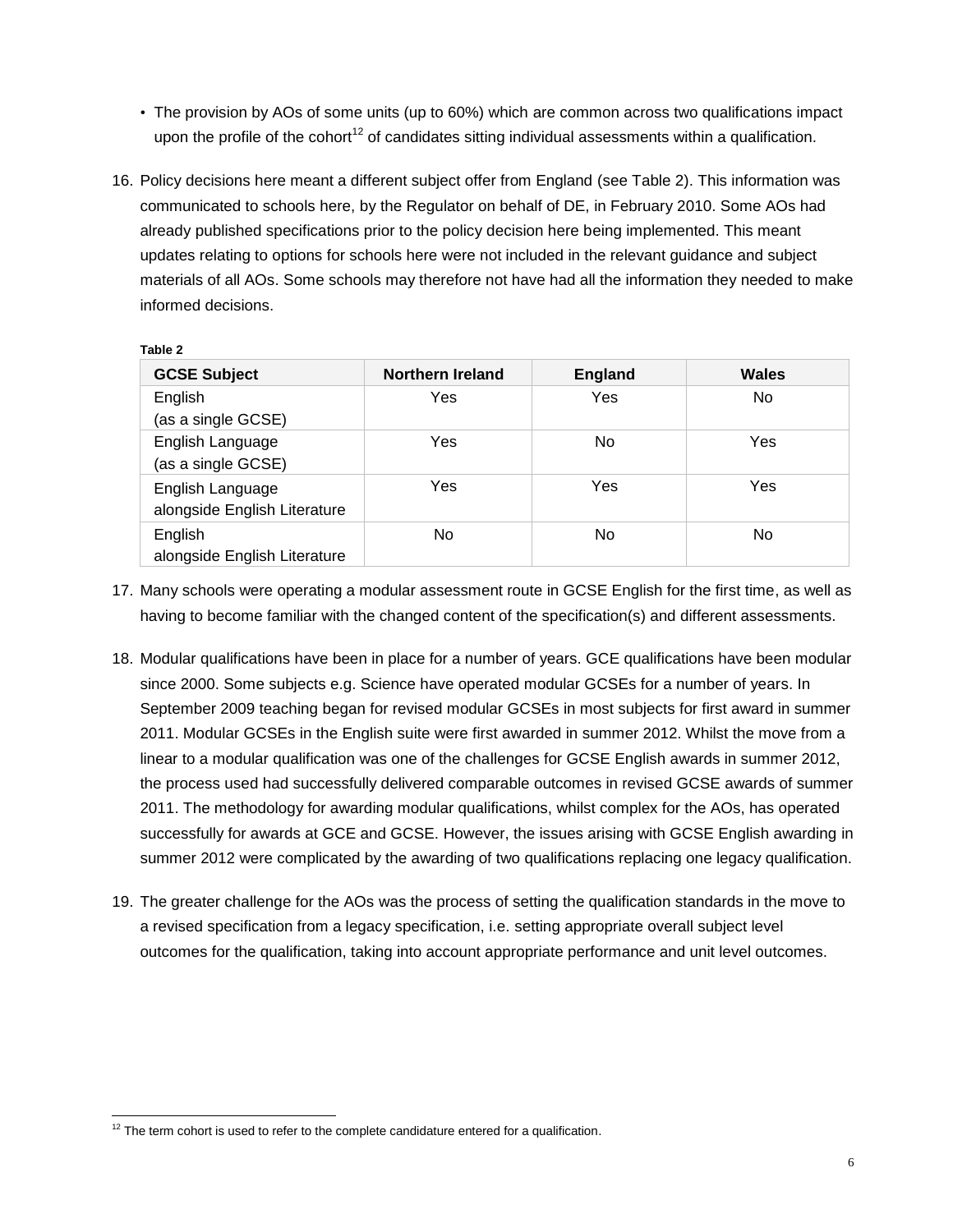#### **School performance 2012**

20. Analysis at centre level indicates issues with results in a sizeable number of centres here. Paragraphs 24 to 33 outline the concerns of schools. For many schools studying with either AQA or CCEA, grade outcomes have been lower than schools' predictions or last year's grade outcomes – for a small number studying the GCSE English specification, significantly so. However, an equally large proportion of schools have grade outcomes that are similar to or better than last year's. Furthermore, in 2011 a number of schools experienced similar variability in outcomes despite the legacy specification having been in place for five years. Table 3 illustrates the variability. Around 260 schools here enter GCSE English.

#### **Table 3** [source CCEA, AQA and Bath database]

| Year                                                                       | 2012     | 2011     |
|----------------------------------------------------------------------------|----------|----------|
| Schools with greater than 10% difference in outcomes<br>from previous year | 84 [32%] | 60 [23%] |
| Schools with greater than 10% improved outcomes                            | 30 [12%] | 25 [10%] |
| Schools with greater than 10% reduction in outcomes                        | 54 [21%] | 35 [13%] |

As a core subject with a high uptake here, the full range of candidate ability is included. Smaller schools can experience greater variability annually, as one candidate is more statistically significant.

21. These individual subject entry patterns and corresponding A\* to C outcomes here show further complexity, as Table 4 illustrates.

| <b>GCSE English</b>                                              |                  |         | <b>GCSE English Language</b>              |                                            |          |
|------------------------------------------------------------------|------------------|---------|-------------------------------------------|--------------------------------------------|----------|
|                                                                  | Entries: AQA 93% | CCEA 5% |                                           | Entries: AQA 14%                           | CCEA 80% |
| Outcomes A* to C lower than GCSE English<br>Language             |                  |         | Outcomes A* to C higher than GCSE English |                                            |          |
| CCEA outcomes A* to C substantially higher than<br>those for AQA |                  |         | <b>CCEA</b>                               | AQA outcomes A* to C higher than those for |          |

**Table 4** [source CCEA and AQA]

- 22. The majority of schools here entered candidates for GCSE English Language, as a single GCSE or alongside GCSE English Literature (see paragraph 37 and 42). One-sixth chose GCSE English as their sole GCSE in this subject area. Almost 90% of AQA schools here took GCSE English. 60% of these schools entered both English and English Language with AQA.
- 23. AQA GCSE English Language outcomes were higher for candidates here at A\* to C than CCEA outcomes. Schools that entered candidates in AQA GCSE English saw a decline in their outcomes overall. When surveyed many schools indicated they had entered their weaker candidates for GCSE English.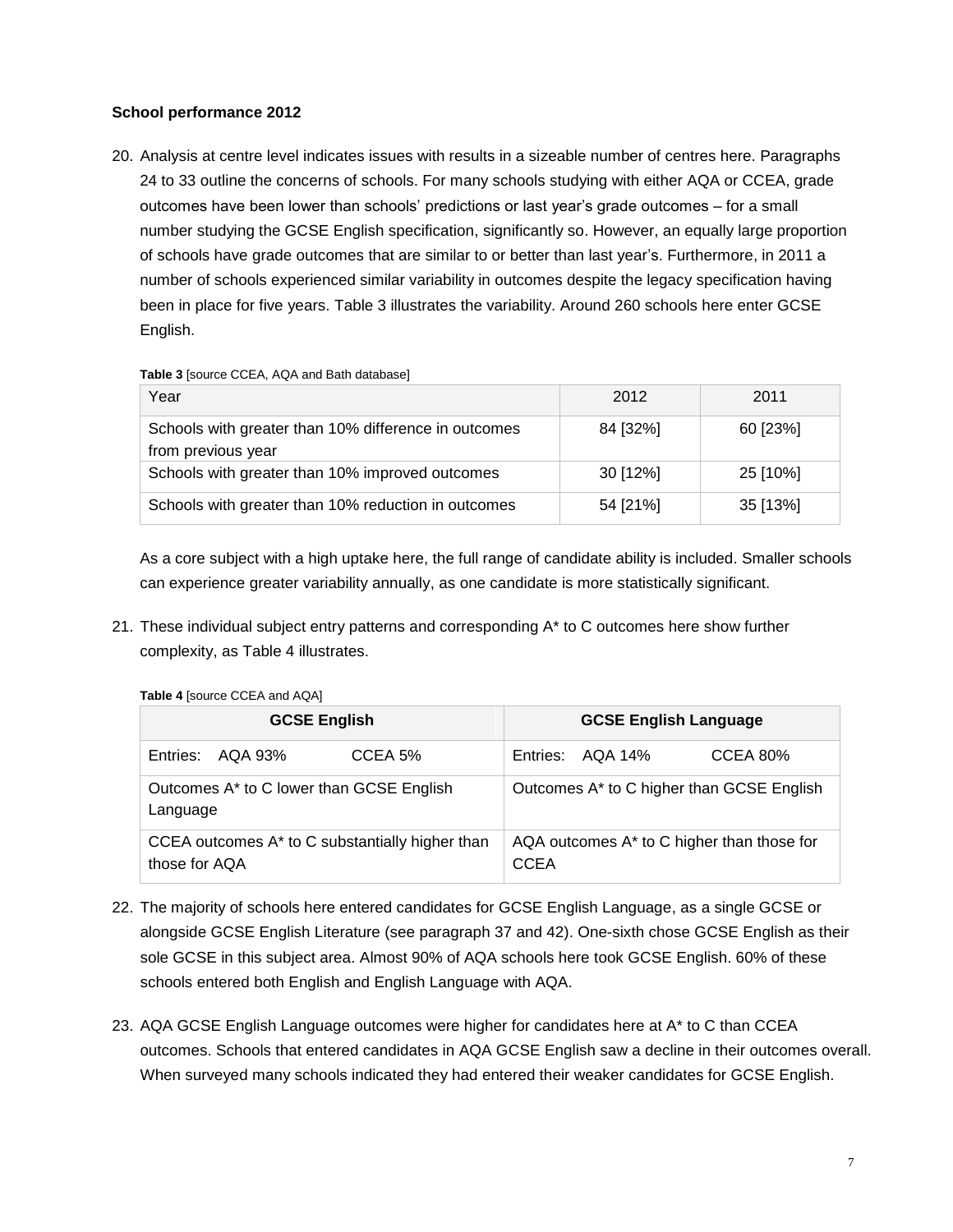#### **The concerns of schools**

Phase One: Online survey

- 24. The Regulator carried out an online survey of schools here to identify the scope and nature of any GCSE issues experienced in summer 2012. Some schools had also written directly to the Regulator and/or the Department. All feedback received has been considered.
- 25. Schools were asked whether they had concerns about awarding in:
	- AQA GCSE English;
	- any other English GCSE; and
	- any other subject areas.
- 26. Of those responding who provided comments in response to the questions:
	- 22 commented on AQA English/English Language;
	- 32 commented on CCEA English/English Language; and
	- 1 commented on OCR English/English Language.

Two written responses not captured in the survey are also added to the review (1 AQA, 1 CCEA).

- 27. The main concerns raised were:
	- AQA: 14 noted that their A\*–C outcomes were lower in comparison to previous years. Many took the opportunity to express concerns over changes in grade boundaries between the 2012 January and June series. These schools indicated grades were below what had been predicted for this year and were not in line with their previous year's results. Teachers stated that it was unfair the students sitting the exam in June were marked with different criteria than those who took it in January.
	- CCEA: Some commented that results were not in line with the previous year's results or with teacher predictions. 11 outlined a decrease in candidates achieving A\*–C, with eight noting a substantial increase in the number of Ds awarded. Some felt grade boundaries had been unclearly defined and should have been released before the assessments.
	- OCR: The school noted the raised grade boundaries on controlled assessment units and expressed concern that teachers no longer know where the grade boundaries are.
- 28. 20 schools noted concerns with other subjects. These covered 20 different specifications. This would indicate that there were no widespread concerns in any other subjects.

Phase Two: GCSE English specific feedback requested from schools

29. The Regulator subsequently wrote to all centres requesting further information on: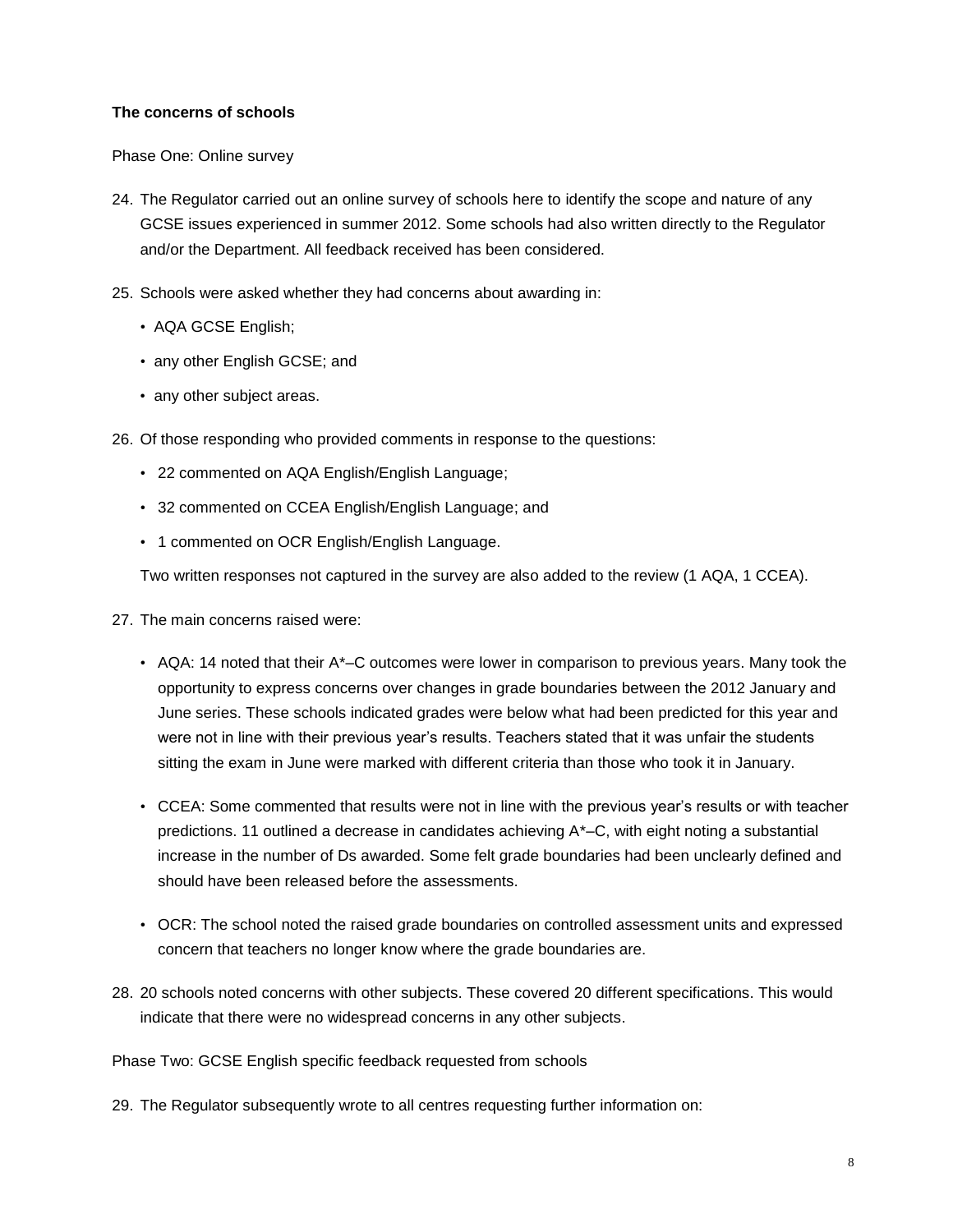- the basis on which candidates were entered in either English or English Language in the school or centre; and
- an assessment of the impact of the introduction of 60% controlled assessment.
- 30. The majority of schools who responded entered their stronger candidates for GCSE English Language alongside GCSE English Literature. For schools offering a 'stand-alone' GCSE in the subject for their weaker candidates, most entered GCSE English with AQA, or GCSE English Language with CCEA. Other schools entered all their candidates for GCSE English Language only. This is discussed further in paragraphs 37 to 42.
- 31. Feedback on controlled assessment was mostly positive in terms of resolving the issues around coursework. However, almost all schools had concerns about the 60% controlled assessment weighting in the subject and the corresponding impact of this on teaching and learning. This is discussed further in paragraphs 58 to 67.
- 32. These concerns about controlled assessment are in line with regulatory research carried out in 2011. Subsequent to the regulatory report, work is being done by AOs to standardise rules and guidance to ensure schools are clear on the requirements of controlled assessment delivery. A recommendation for work in this area is included in the conclusion.
- 33. The introduction of controlled assessment was one of many changes in revised GCSE English and has presented schools with significant challenges.

#### **Comparable outcomes**

- 34. AOs seek to ensure comparability of standards year on year in each subject to be fair to past, current and future candidates. When qualifications change, this is more challenging.
- 35. Comparable outcomes mean roughly the same proportion of candidates will achieve each grade as in the previous year, if everything else remains the same.
- 36. The principle applied in setting standards for a revised GCSE is that a student should get the same grade as they would have achieved if they had taken the old version, i.e. if a student's ability resulted in a C on the legacy specification, that student (or a student of similar ability) will get a C on the revised specification. It also adjusts for the dip in performance that can arise when a new qualification is first taken. Students should not be advantaged or disadvantaged simply because they were the first to sit a new set of examinations. Further detail is provided in Appendix 3.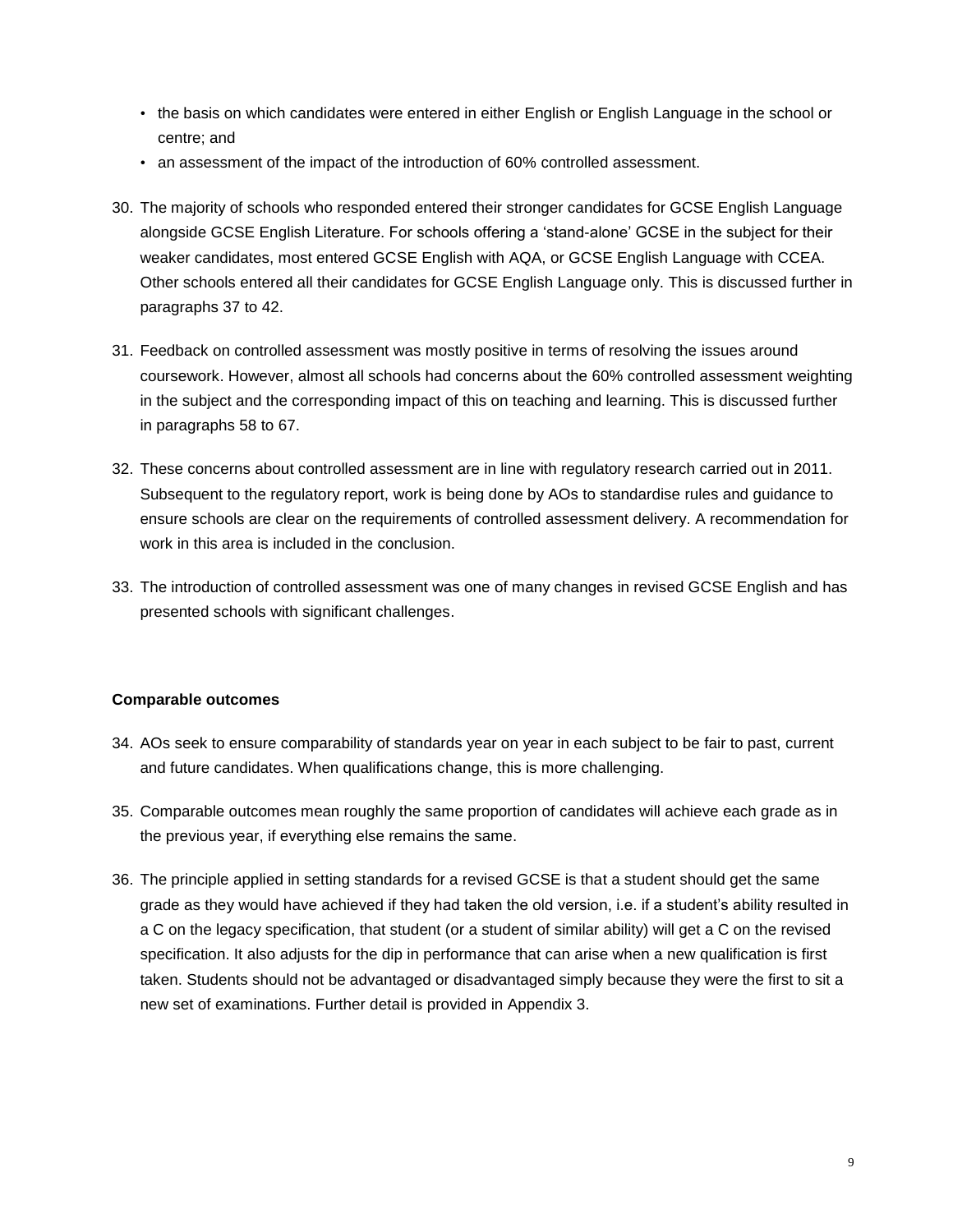### **Changes in the candidature**

37. 83% of the cohort here entered for GCSE English Language; 17% entered for GCSE English. In Wales all students study GCSE English Language (100%), and 78–80% also study GCSE English Literature. In England candidates studying one GCSE in this subject area must enter GCSE English. The majority of candidates in England, 73%, took GCSE English Language alongside English Literature. This is summarised in Table 5.

| Country cohort   | <b>GCSE English Language</b> | %   | <b>GCSE English</b> | %  | Total   |
|------------------|------------------------------|-----|---------------------|----|---------|
| Northern Ireland | 18,536                       | 83  | 3,782               | 17 | 22,318  |
| Wales            | 35,331                       | 100 | 0                   | 0  | 35,331  |
| England          | 440,076                      | 73  | 159,801             | 27 | 599,877 |
| Overall subject  | 493,943                      | 75  | 163,583             | 25 | 657,526 |

**Table 5**

- 38. The introduction of a second GCSE English subject and the differing policies in Wales, England and here have added a complexity to the overall cohorts for each qualification. Two discrete subject cohorts have been created, causing considerable variation in the ability profile of the candidatures for GCSE English and GCSE English Language.
- 39. In 2011 100% of candidates in England, Wales and here studied legacy GCSE English; however, in 2012 75% studied GCSE English Language and 25% studied GCSE English.
- 40. Candidates here sitting AQA GCSE English Language as their sole GCSE in this subject area (approx. 15% of AQA English entry here) were in an overall cohort with candidates in England who were all taking GCSE English Literature, i.e. those judged to be the stronger candidates. Candidates here taking GCSE English with AQA were in a cohort with candidates in England who were taking this qualification as their sole GCSE in English, i.e. judged to be the weaker candidates.
- 41. Many schools here studying with AQA split their entry across GCSE English and GCSE English Language. Each qualification has discrete entry cohorts, requirements and performance descriptors. Having two English courses will have made predicting outcomes for schools in 2012 more challenging than in previous years. A local school who expressed concerns about lower outcomes than predicted had changed their AO and the profile of their school entry. Previously 100% of their students did GCSE English with CCEA; in 2012 38% of their candidates were entered for GCSE English and 62% for GCSE English Language with AQA. In comparison to overall legacy GCSE English 2011 outcomes, the school's percentage A<sup>\*</sup> to C for the two-thirds of their candidates taking English Language was 14% higher; their attainment for the one-third of candidates taking GCSE English was 70% lower at  $A^*$  to  $C$ this meant overall attainment for the school dropped. Feedback indicated this school, as with the majority of schools entering candidates here for stand-alone GCSE English, chose this option for the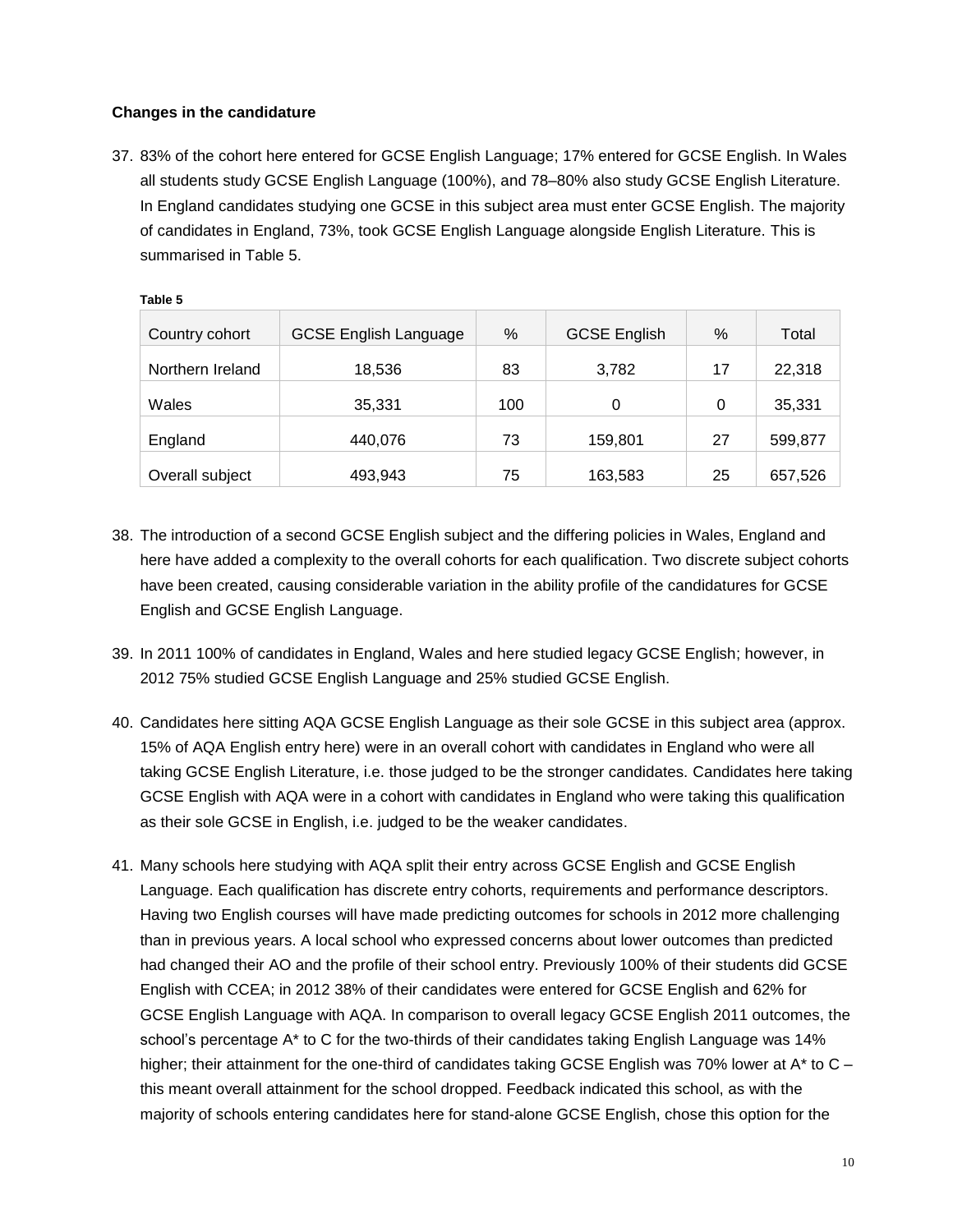middle/lower band candidates who were not studying Literature. The candidates studying GCSE English Language were the stronger candidates who were also entered for GCSE English Literature. This is in line with the cohort split in England.

#### **Candidate qualification distribution**

42. In 2011 (GCSE English only available) CCEA had around 83% of the subject cohort here (19,712 candidates). This dropped to 67% of the candidature here in 2012. The AO share of GCSE English and English Language in 2012 is shown in Tables 6 and 7.

| Awarding     | <b>Total GCSE English</b> | <b>Total GCSE</b> | <b>Total subject</b> | % of total |
|--------------|---------------------------|-------------------|----------------------|------------|
| Organisation | Language entry            | English entry     | area entry           | cohort     |
| <b>AQA</b>   | 279,325                   | 92,578            | 371,903              | 56.6       |
| <b>CCEA</b>  | 14,832                    | 198               | 15.030               | 2.3        |
| Edexcel      | 45.474                    | 21,116            | 66,590               | 10.1       |
| <b>OCR</b>   | 36,446                    | 11.247            | 47.693               | 7.3        |
| WJEC         | 117,866                   | 38,444            | 156,310              | 23.8       |
| Total        | 493,943                   | 163,583           | 657,526              | 100.0      |

#### **Table 6: All UK entry 2012**

#### **Table 7: Northern Ireland entry 2012**

| Awarding<br>Organisation | <b>GCSE English</b><br>Language entry | <b>GCSE</b><br>English entry | Total cohort | $%$ of NI<br>cohort | % of total<br>qualification<br>cohort |
|--------------------------|---------------------------------------|------------------------------|--------------|---------------------|---------------------------------------|
| <b>AQA</b>               | 2,600                                 | 3,537                        | 6,137        | 27.5                | 0.9                                   |
| <b>CCEA</b>              | 14,832                                | 198                          | 15,030       | 67.3                | 2.3                                   |
| Edexcel                  | 107                                   | 0                            | 107          | 0.5                 | 0.0                                   |
| <b>OCR</b>               | 933                                   | 47                           | 980          | 4.4                 | 0.1                                   |
| <b>WJEC</b>              | 64                                    | 0                            | 64           | 0.3                 | 0.0                                   |
| Total                    | 18,536                                | 3,782                        | 22,318       | 100.0               |                                       |
| % of total NI<br>entries | 83.1%                                 | 16.9%                        | 100%         |                     |                                       |

This changing candidature means that whilst actual 2011 and 2012 GCSE results show non-CCEA A\*-C has fallen by 0.7%, the larger proportion of non-CCEA candidates contributing to the overall grade outcomes means it can be stated that non-CCEA candidates' results have fallen by 6.4% at A\*–C.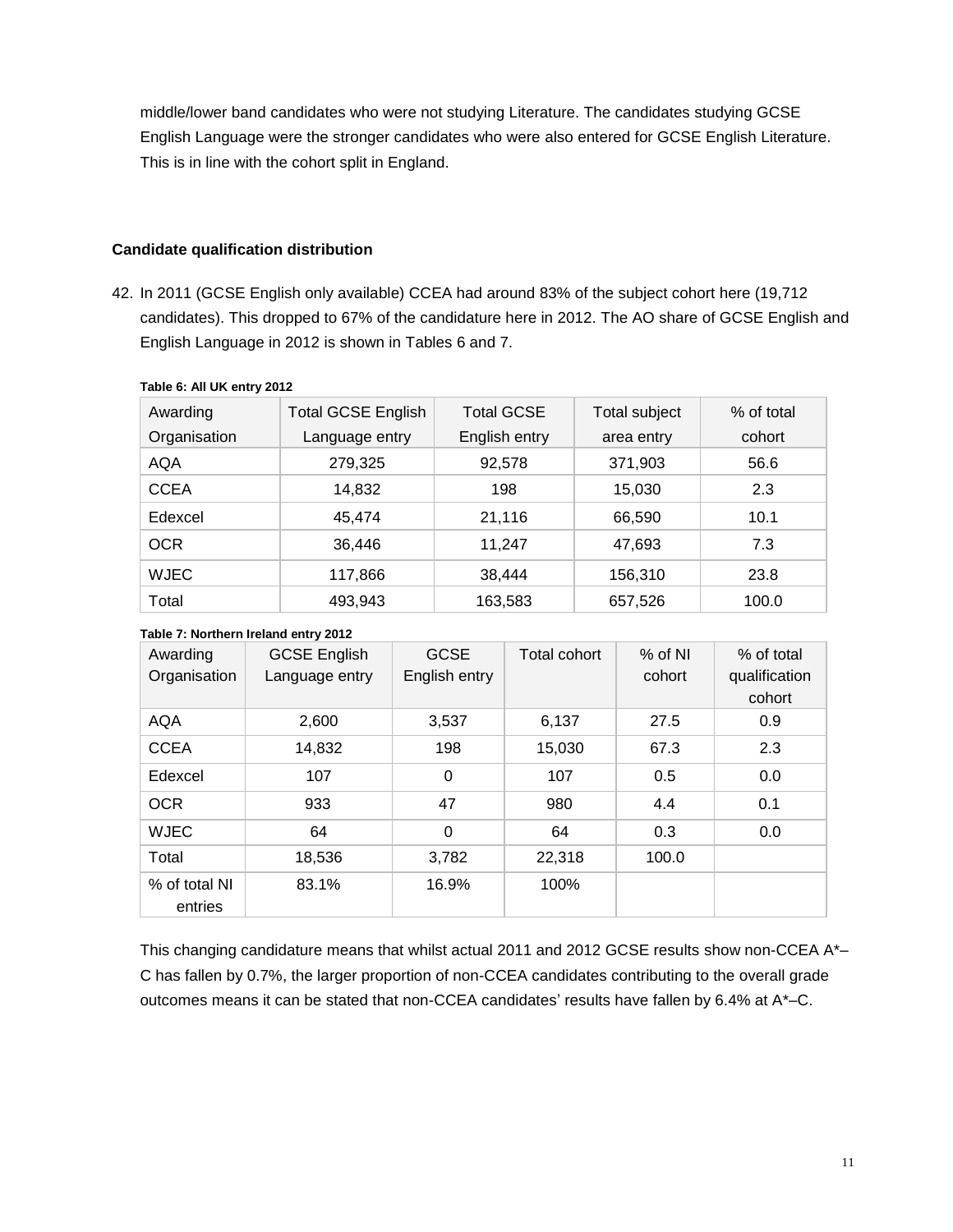## **The impact of candidate distribution on qualification predictions<sup>13</sup>**

- 43. As part of the process of awarding a new/revised specification, data is analysed by the AOs to ensure that variations in overall outcomes due to the changes in the specifications are managed appropriately. The AOs are tasked with ensuring comparability of standards at qualification level. Outcomes on individual units are aggregated to achieve the qualification grade. Part of this analysis is an estimate of the outcomes of the cohort in the qualification as a whole in comparison to previous cohorts. This is why some schools will see variability in outcomes whilst the overall qualification outcomes remain stable.
- 44. Each AO's qualification estimate is based on the most valid data which covers the largest percentage of their cohort as a whole. Due to the distribution of the candidature, two types of predictions were used in summer 2012. AQA, Edexcel, OCR and WJEC based predictions on Key Stage 2 (KS2) attainment data; CCEA used 'common centre' data.
- 45. KS2 data is based on the attainment of candidates in England in statutory assessments at age 11. It is not available for candidates here (or in Wales), and therefore they are not included in KS2 based estimates. Actual AO outcomes for all candidates in a qualification will vary up or down from the estimate depending on the ability of candidates not included in the prediction.
- 46. Common centre data is based on schools that entered students for the subject in previous years. It is at school level, not individual candidate ability level. Therefore the centre level outcomes here in legacy English in 2010 and 2011 were the basis of CCEA's 2012 qualification estimates.
- 47. In summer 2012 the subject cohort was split over two qualifications, unlike previous cohorts, which were all in legacy GCSE English. This meant there were two qualifications predictions in the subject area to consider when awarding. KS2-based GCSE English predictions were lower than predictions for GCSE English Language, reflecting the different ability of the two subject cohorts in England.
- 48. This will have implications for candidates here who took qualifications with AOs other than CCEA.
- 49. A number of schools with CCEA also expressed concerns with their grade outcomes; variability in outcomes downwards is also evident across a notable number of CCEA centres. This was despite the use of common centre estimates which resulted in higher overall subject outcomes than in 2011.

#### **Early entry patterns and awarding**

50. With unitised qualifications candidates can enter for different assessments at different times and can resit assessments once. This means in each assessment there are a range of possible types of candidate entry, e.g. Year 11 first sitting, Year 11 resit, Year 12 first sitting, and Year 12 resit. The final

 $\overline{a}$  $13$  This is detailed further in Appendix 2.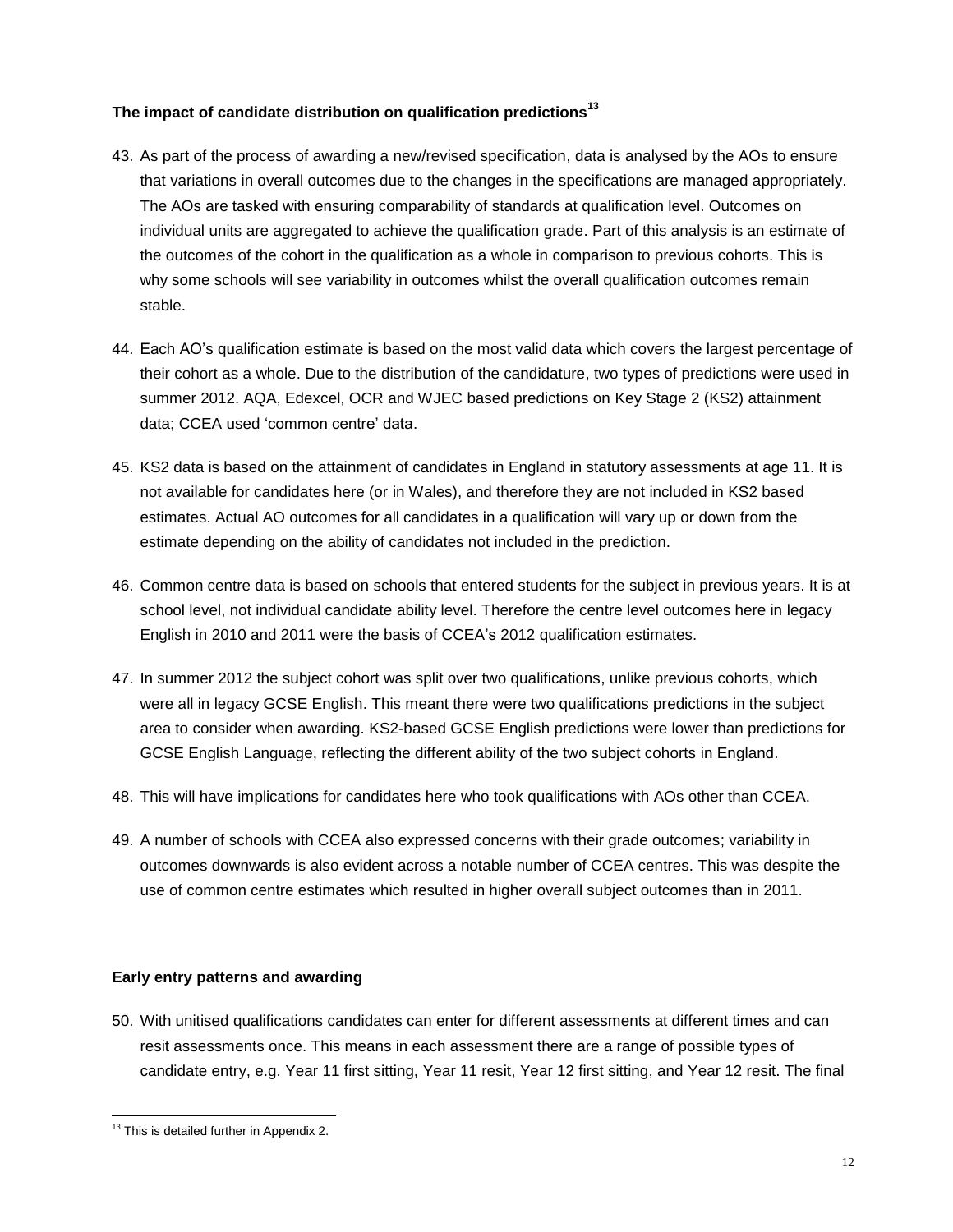grade is based on the aggregation of the highest outcomes for each assessment. This is further complicated by at least 40% of the assessment having to be completed at the end of the course.

51. AQA, Edexcel and OCR offered early entry for all units. The AQA early entry pattern here is shown in Table 8. 13.7% of the results from early entries here were used in aggregating summer 2012 grades.

| Table 8                           |          |           |          |  |  |
|-----------------------------------|----------|-----------|----------|--|--|
| Assessment series                 | Jan 2011 | June 2011 | Jan 2012 |  |  |
| % AQA candidates here who entered | $0.6\%$  | 3.9%      | $8.2\%$  |  |  |

- 52. CCEA and WJEC did not offer early entry of controlled assessment units but did offer some examination units prior to summer 2012. 20% of the CCEA candidature entered Unit 1 in June 2011, with the remaining 80% of the candidature taking all units in summer 2012. Of those entering early, 29% used their June 2011 outcomes when aggregating their grade in summer 2012.
- 53. Scrutiny findings confirm that awarding procedures which operated in England and here were in line with the Code of Practice<sup>14</sup>, which sets out the regulatory principles and practices for the assessment and quality assurance of qualifications.
- 54. English based AOs changed grade boundaries for examined and controlled assessment units between January and June. Boundaries can change from one examination series to the next, mainly to take into account differing demand in papers and their corresponding mark schemes. It is more unusual for boundaries to change with internal assessment units, but it is not outside agreed procedures. AOs made this decision based on having statistical evidence for the complete cohort for the qualification in the summer awards. Based on this data, summer boundaries were set in different places from January. The Code of Practice states that when tasks and marking criteria have not changed, key boundaries can be carried forward from one controlled assessment series to the next; however, this can only be if recommended by the principal moderator after completion of the moderation process, and by the designated AO officer in the light of the technical and statistical evidence available. Further detail on the awarding process is in Appendix 2.
- 55. CCEA did not offer January assessments in English and therefore did not face this issue when awarding June 2012 qualification outcomes.
- 56. When awarding, notional grade boundaries are set for each unit retrospectively, after the work has been completed by the candidates and marks submitted. Boundary marks are not available in advance of any assessment.
- 57. Outcomes from early assessment units were used by schools to make predictions on overall candidate outcomes. Some England-based AOs provided mark-to-notional-unit grade conversion tables. They also provided graphical representation of a school's performance in a unit in comparison to the rest of

 $\overline{a}$ <sup>14</sup> The *GCSE, GCE, Principal Learning and Project Code of Practice* sets out the regulatory principles and practices for assessment.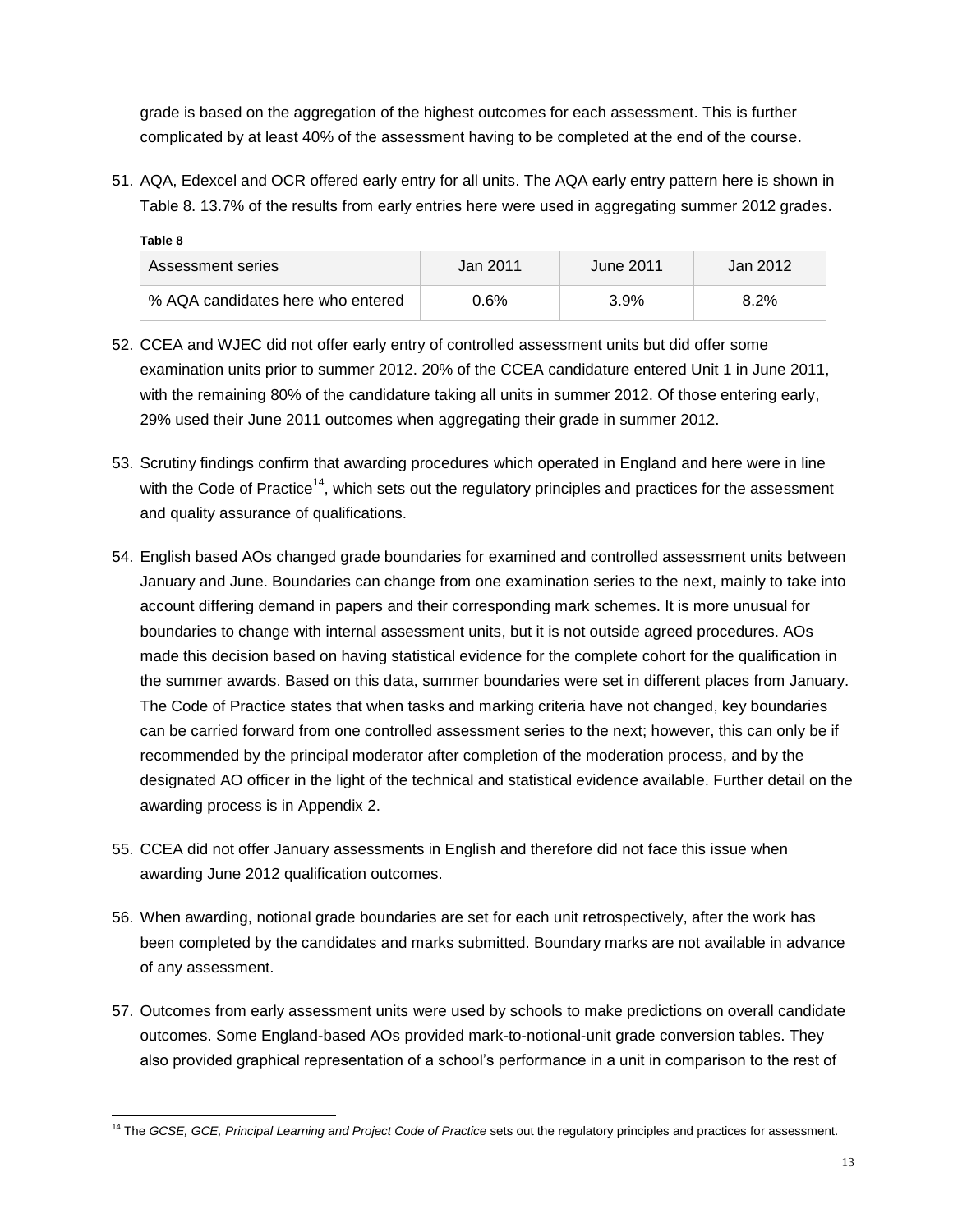the entry for that unit. This could have been misleading for schools, as some early units were taken by only 2% of the final qualification cohort and were worth a small percentage of the overall qualification.

#### **Controlled assessment**

- 58. Legacy GCSE English internal assessment was through coursework. Following preparation with the teacher, candidates could complete the task outside school with access to resources as available. Completed work was submitted and teachers gave feedback to candidates, who could then redraft their work. The final draft of the task was marked and submitted for the candidate.
- 59. Whilst teachers can carry out substantial preparation prior to controlled assessment, candidates must complete each task individually, under timed and controlled conditions in their school or college during which access to resources and source material is limited.
- 60. Once the task is completed in the time allocated, the piece is then marked and submitted for the candidate. This piece cannot be reworked by the candidate outside the set time allowed. Controlled assessment is marked by teachers using mark grids provided by the AOs.
- 61. Marking is standardised in schools to ensure all teachers are applying a similar standard to all candidates. A sample of work is then moderated by the AO.
- 62. Feedback on controlled assessment was mostly positive in terms of how it resolved some of the problems with coursework – plagiarism, extensive redrafting and work being done at home – which allowed differing levels of assistance to be available for candidates. Many schools reported that students take controlled assessment much more seriously than their predecessors took coursework, allowing students to perform better. Some had delivered legacy coursework under similar conditions. Others reported controlled assessment had a negative impact on weaker ability candidates, who could not get the same level of assistance.
- 63. All schools responding had concerns about the 60% weighting and the corresponding impact of this on teaching and learning. The tasks changing annually were reported by many as an additional burden on teachers, as were the management of absentees and the delivery strategies in some schools. The lack of comparable assessment data from the legacy specification and the fact that grade boundaries are not available until after grading caused some centres issues with predictions and marking this summer.
- 64. Delivery strategies varied in schools based on their consideration of candidates' needs. Schools can choose to deliver controlled assessment in a single session for each task or split it over a number of shorter sessions. Tasks can be completed under controlled conditions in the classroom depending on individual class needs. Some schools chose to co-ordinate the teaching of a task across a year group and bring all candidates to the examinations hall to complete tasks. Some teachers expressed concerns that not all schools had followed the rules as required, suggesting some were allowing redrafting, providing writing frames and giving feedback after the task was taken.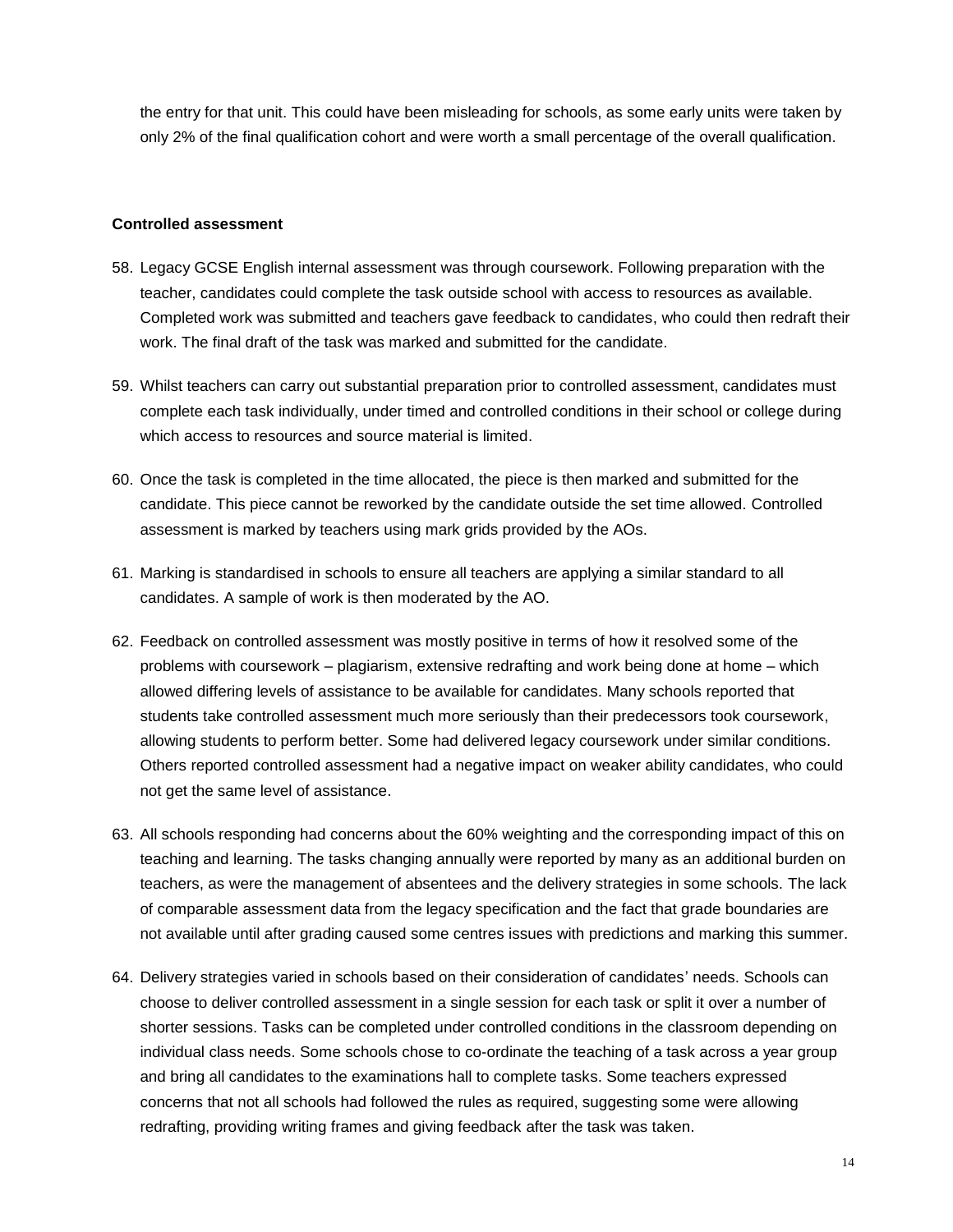- 65. Procedures are outlined in the JCQ guidance *Instructions for Conducting Controlled Assessments* at <http://www.jcq.org.uk/attachments/published/1742/JCQ%20CA%202012.pdf>
- 66. Schools had indicated that they would expect candidates to do better on the revised specification if their controlled assessment was good – this was due to the higher weighting of 60%, in comparison to 40% for coursework on legacy GCSE English.
- 67. For speaking and listening controlled assessment, no written outcome is produced; however, CCEA sends a visiting moderator to each centre to sample centre marking prior to the unit award.

#### **Conclusions**

68.

- i) The overall grade outcomes for GCSE English here, with a 0.3% drop in attainment at A\* to C from 2011, are in line with achievement in previous years.
- ii) The complexities introduced by new qualification options, specification changes and new assessment arrangements have caused difficulties in a large number of schools.
- iii) Analysis indicates considerable variations in performance when this is compared with last year's outcomes in a large number of schools. For many schools, outcomes have been lower than schools' predictions or last year's grades.
- iv) Scrutiny findings confirm that awarding procedures which operated in England and here were in line with regulatory requirements.
- v) AOs sought comparable outcomes when awarding GCSE English in summer 2012. However, different approaches were taken to achieve comparable outcomes.
- vi) Qualification predictions were developed based on a comparison of the ability of the 2012 candidates with that of the 2011 candidates. The use of different models of qualification predictions is likely to have impacted upon the outcomes of individual candidates here.
- vii) CCEA GCSE English outcomes here were up, whilst other AO outcomes here were down. More schools entered with AQA saw a decline in outcomes than those that entered with CCEA. Candidate ability alone does not explain some of the decline in outcomes. Modelling to ensure comparable outcomes seems to have had unintended consequences.
- viii) The availability of early entry units and the changing boundaries from January to June 2012 in some of these units caused confusion and concern in schools.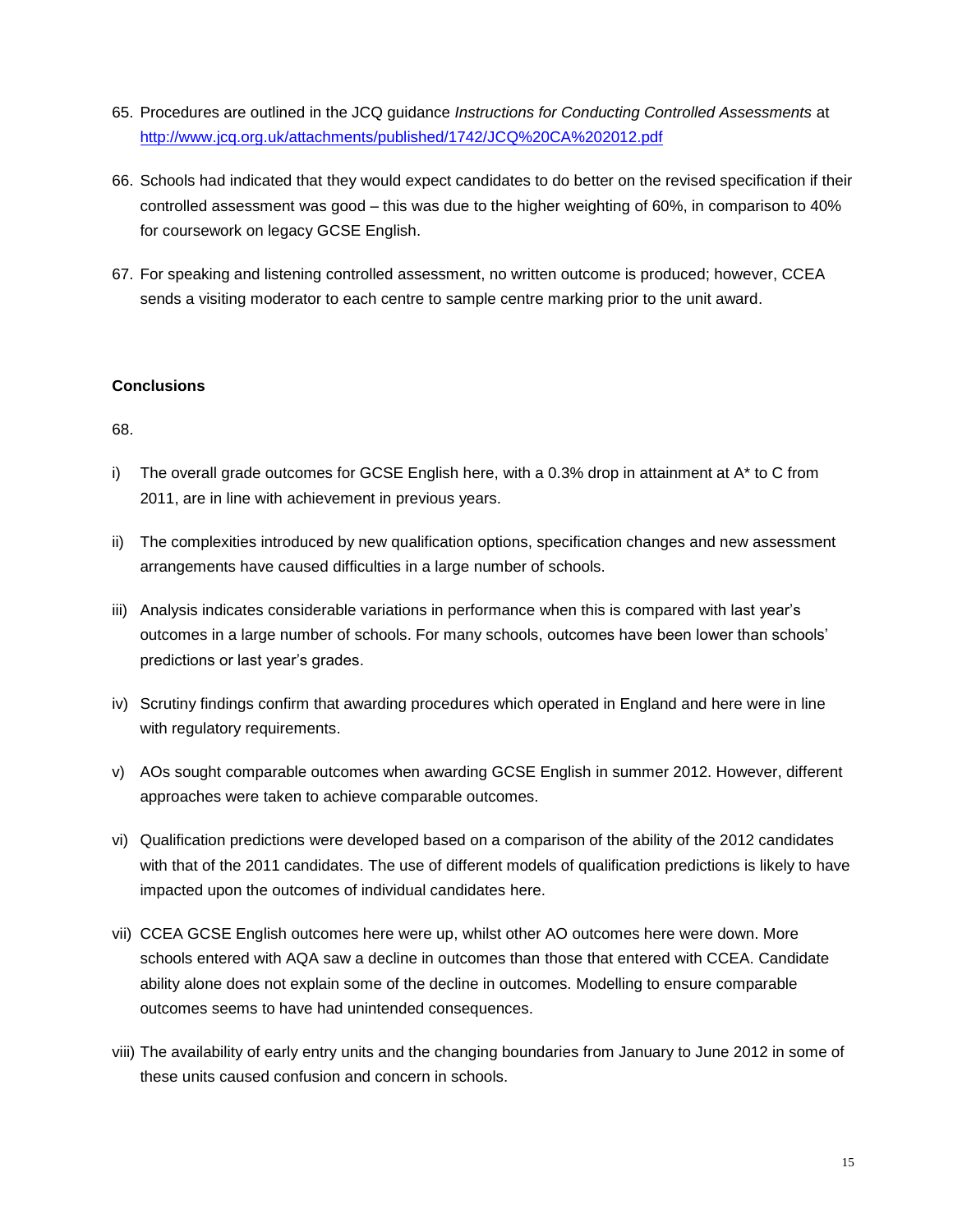### **Appendix 1: Subject cohort and Northern Ireland cohort overview**

## **English and English Language qualification outcomes overview**

Data based on JCQ Provisional Outcomes

† Last award of legacy specification

| <b>Cumulative outcomes by percentage</b> |                   |             |           |      |        |                                               |      |      |            |     |  |
|------------------------------------------|-------------------|-------------|-----------|------|--------|-----------------------------------------------|------|------|------------|-----|--|
| All candidates (Cumulative)              |                   |             |           |      |        |                                               |      |      |            |     |  |
| Year                                     | No. of Candidates | $A^*$       | A         | B    | C      | D                                             | E    | F    | G          | U   |  |
| 2012                                     | 669534            | 3.4         | 15.0      | 35.5 | 63.9   | 84.9                                          | 94.3 | 98.1 | 99.3       | 100 |  |
| <b>†2011</b>                             | 649553            | 4.7         | 16.8      | 37.0 | 65.4   | 85.6                                          | 93.8 | 97.2 | 98.7       | 100 |  |
| 2010                                     | 705240            | 4.3         | 16.0      | 36.1 | 64.7   | 84.7                                          | 93.3 | 96.9 | 98.6       | 100 |  |
| 2009                                     | 701196            | 4.1         | 15.6      | 35.1 | 62.7   | 83.1                                          | 92.7 | 96.9 | 98.7       | 100 |  |
| 2008                                     | 721577            | 4.0         | 15.5      | 35.6 | 62.9   | 82.7                                          | 92.6 | 96.9 | 98.7       | 100 |  |
|                                          |                   |             |           |      |        |                                               |      |      |            |     |  |
|                                          |                   |             |           |      |        | Northern Ireland candidates only (Cumulative) |      |      |            |     |  |
| $V_{\Omega}$                             | No. of Candidatos | $\Lambda^*$ | $\Lambda$ | R    | $\cap$ | D.                                            | E    | E    | $\epsilon$ |     |  |

| Year         | No. of Candidates | A*  | A    | B    | C    | D    | E.   |      |      |     |
|--------------|-------------------|-----|------|------|------|------|------|------|------|-----|
| 2012         | 22207             | 4.2 | 19.7 | 44.2 | 68.2 | 85.6 | 94.1 | 98.0 | 99.4 | 100 |
| <b>+2011</b> | 23886             | 3.8 | 18.6 | 42.7 | 68.5 | 87.4 | 94.5 | 97.3 | 98.7 | 100 |
| 2010         | 24424             | 4.0 | 18.0 | 40.7 | 68.1 | 86.4 | 94.4 | 97.4 | 98.7 | 100 |
| 2009         | 24646             | 4.1 | 18.0 | 40.7 | 68.1 | 86.3 | 94.4 | 97.4 | 98.9 | 100 |
| 2008         | 25283             | 4.0 | 18.3 | 40.9 | 68.3 | 86.0 | 93.9 | 97.1 | 98.6 | 100 |

# **Percentage outcomes by grade**

# **All candidates (Percentage by grade)**

| Year         | No. of Candidates | A*  | A    | B    | C    | D    | E   |     | G   |     |
|--------------|-------------------|-----|------|------|------|------|-----|-----|-----|-----|
| 2012         | 669534            | 3.4 | 11.6 | 20.5 | 28.4 | 21.0 | 9.4 | 3.8 | 1.2 | 0.7 |
| <b>+2011</b> | 649553            | 4.7 | 12.1 | 20.2 | 28.4 | 20.2 | 8.2 | 3.4 | 1.5 | 1.3 |
| 2010         | 705240            | 4.3 | 11.7 | 20.1 | 28.6 | 20.0 | 8.6 | 3.6 | 1.7 | 1.4 |
| 2009         | 701196            | 4.1 | 11.5 | 19.5 | 27.6 | 20.4 | 9.6 | 4.2 | 1.8 | 1.3 |
| 2008         | 721577            | 4.0 | 11.5 | 20.1 | 27.3 | 19.8 | 9.9 | 4.3 | 1.8 | 1.3 |

#### **Northern Ireland candidates only (Percentage by grade)**

| Year         | No. of Candidates | $A^*$ | A    | B    | C.   | D    | E.  | Ε.  | G   | U   |
|--------------|-------------------|-------|------|------|------|------|-----|-----|-----|-----|
| 2012         | 22207             | 4.2   | 15.5 | 24.5 | 24.0 | 17.4 | 8.5 | 3.9 | 1.4 | 0.6 |
| <b>+2011</b> | 23886             | 3.8   | 14.8 | 24.1 | 25.8 | 18.9 | 7.1 | 2.8 | 1.4 | 1.3 |
| 2010         | 24424             | 4.0   | 14.0 | 22.7 | 27.4 | 18.3 | 8.0 | 3.0 | 1.4 | 1.2 |
| 2009         | 24646             | 4.1   | 13.9 | 22.7 | 27.4 | 18.2 | 8.1 | 3.0 | 1.5 | 1.1 |
| 2008         | 25283             | 4.0   | 14.3 | 22.6 | 27.4 | 17.7 | 7.9 | 3.2 | 1.5 | 1.4 |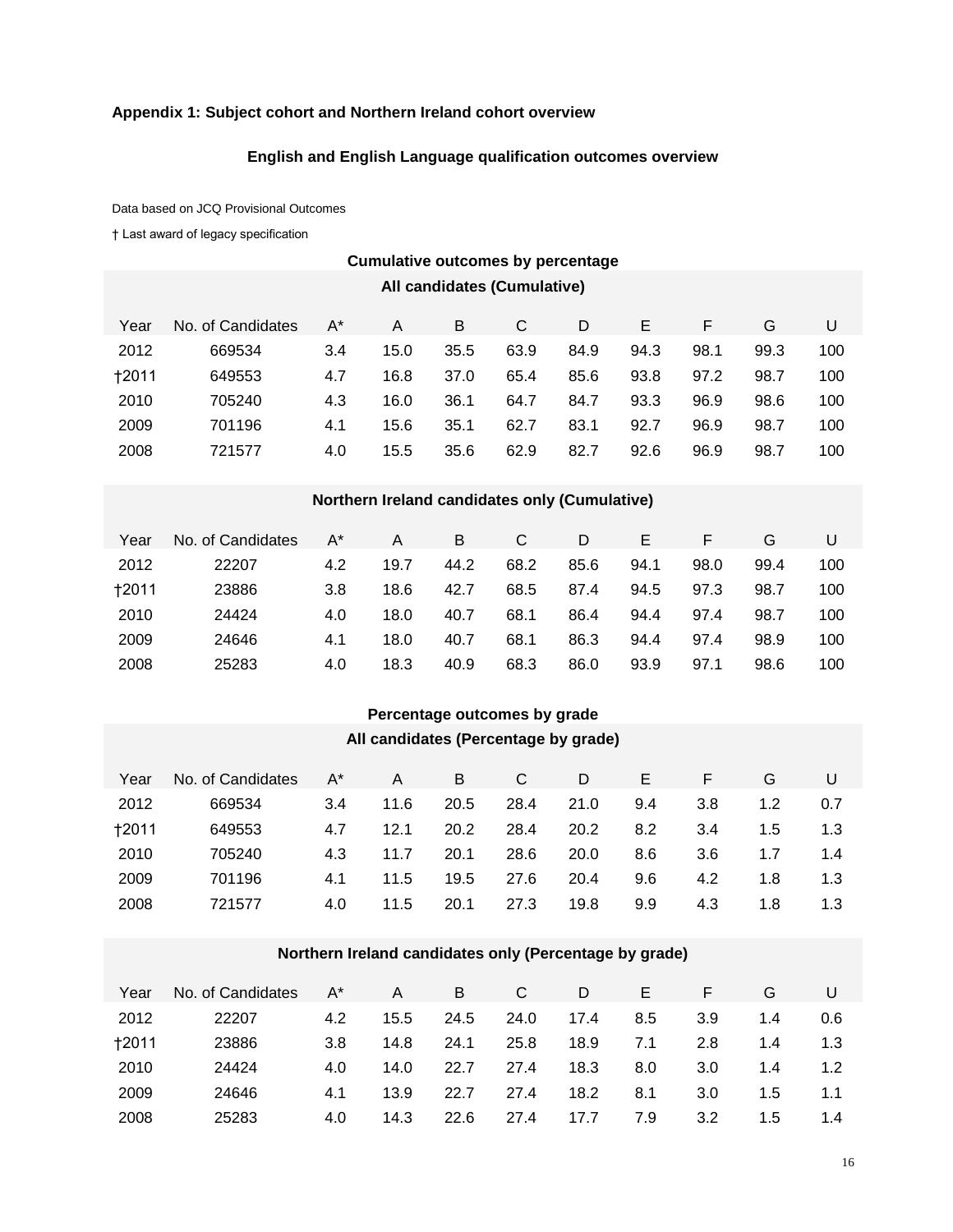| Awarding Body             | No. of candidates | $A^*$ | A    | B    | $\mathsf{C}$ | D    | E    | F    | G    | U   |
|---------------------------|-------------------|-------|------|------|--------------|------|------|------|------|-----|
| <b>AQA English</b>        | 92578 (England)   | 0.4   | 2.2  | 7.9  | 31.2         | 65.9 | 86.9 | 95.8 | 98.6 | 100 |
| <b>AQA English</b>        | 3537 (NI)         | 0.6   | 3.0  | 11.4 | 36.2         | 70.8 | 90.1 | 96.8 | 99.0 | 100 |
| <b>OCR English</b>        | 11247 (England)   | 0.4   | 2.5  | 10.7 | 35.5         | 38.1 | 86.1 | 94.2 | 97.2 | 100 |
| <b>OCR English</b>        | 47 (NI)           | 2.1   | 10.6 | 44.7 | 89.4         | 100  | 100  | 100  | 100  | 100 |
| <b>Total NI</b>           | 3584              | 0.6   | 3.1  | 11.8 | 36.9         | 71.2 | 90.2 | 96.8 | 99.0 | 100 |
|                           |                   |       |      |      |              |      |      |      |      |     |
| <b>CCEA English</b>       | 198 (NI)          | 0.0   | 4.5  | 25.8 | 55.1         | 82.8 | 89.4 | 97.5 | 99.0 | 100 |
| <b>Total NI</b>           | 3782              | 0.6   | 3.2  | 12.6 | 37.9         | 71.8 | 90.2 | 96.9 | 99.0 | 100 |
|                           |                   |       |      |      |              |      |      |      |      |     |
|                           |                   |       |      |      |              |      |      |      |      |     |
| AQA Eng. Language         | 279325 (England)  | 4.5   | 19.4 | 44.4 | 74.8         | 91.9 | 97.4 | 99.2 | 99.7 | 100 |
| AQA Eng. Language         | 2600 (NI)         | 1.9   | 14.9 | 43.9 | 76.0         | 92.7 | 97.3 | 99.2 | 99.8 | 100 |
| Edexcel Eng. Language     | 45474 (England)   | 3.4   | 18.1 | 45.1 | 75.2         | 90.5 | 96.5 | 98.8 | 99.5 | 100 |
| Edexcel Eng. Language     | 107 (NI)          | 1.9   | 10.3 | 37.4 | 81.3         | 95.3 | 97.2 | 98.1 | 99.1 | 100 |
| OCR Eng. Language         | 36446 (England)   | 6.2   | 25.2 | 52.6 | 80.4         | 93.8 | 97.6 | 98.7 | 99.1 | 100 |
| OCR Eng. Language         | 933 (NI)          | 5.1   | 20.8 | 46.2 | 76.2         | 93.3 | 97.9 | 99.1 | 99.6 | 100 |
| <b>WJEC Eng. Language</b> | 64 (NI)           | 0.0   | 4.7  | 17.2 | 34.4         | 76.6 | 98.4 | 100  | 100  | 100 |
| <b>Total NI</b>           | 3704              | 2.7   | 16.1 | 43.8 | 75.5         | 92.6 | 97.5 | 99.2 | 99.7 | 100 |
|                           |                   |       |      |      |              |      |      |      |      |     |
| CCEA Eng. Language        | 14832 (NI)        | 5.4   | 24.5 | 52.1 | 73.9         | 87.2 | 94.2 | 97.9 | 99.5 | 100 |
| <b>Total NI</b>           | 18536             | 4.9   | 22.8 | 50.4 | 74.2         | 88.3 | 94.9 | 98.2 | 99.5 | 100 |

#### **NI candidate outcomes in summer 2012 compared with England candidate outcomes (cumulative percentage)**

Based on calculations from Awarding Body outcomes data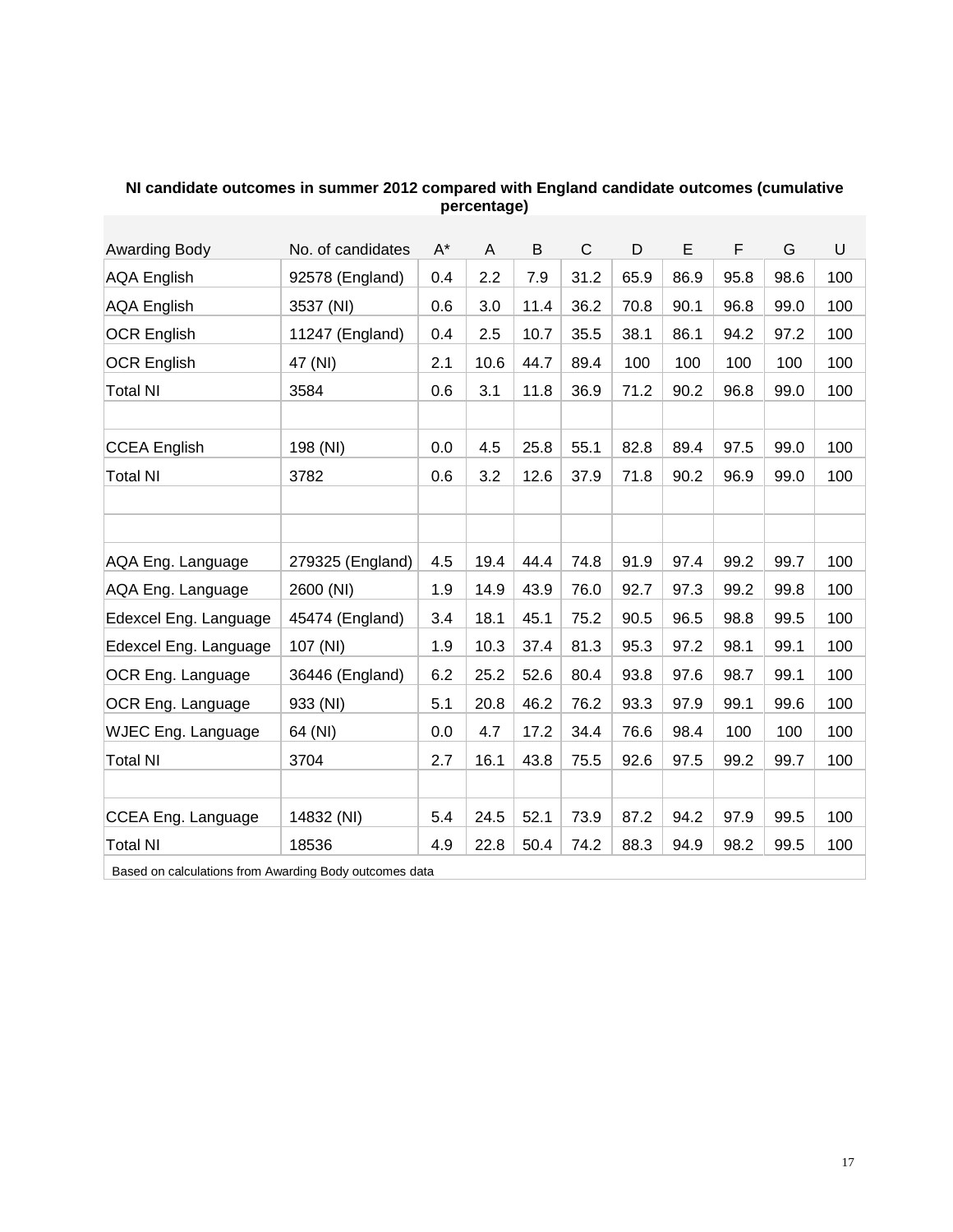#### **Appendix 2: Standards, awarding and reporting**

#### **Maintaining standards**

- 1. Exam boards are obliged to maintain standards to make sure that, each year, students get the results they deserve.
- 2. Awarding bodies are tasked with ensuring standards are maintained at qualification level. A candidate getting a C grade in a qualification may not have exhibited C level work in all of their assessments, but the aggregation across all assessments awards them a C. Likewise, a candidate getting a grade D may have work of a grade C standard in one or more of their assessments, but the aggregation of attainment across all assessments places them in a D grade.
- 3. Maintaining standards is more challenging when qualifications change. In 2008, with the introduction of revised A Levels, and mindful of the difficulties encountered when modular A Levels were introduced in 2000, work began on developing a methodology to ensure that standards are maintained in qualifications from one year to the next. This took into account the impact on candidates sitting a revised qualification with more limited support and information available in comparison to an established qualification.

#### **Awarding qualifications**

- 4. When awarding modular qualifications the same process is followed for GCSE and GCE awards across all subjects. Awarding is based on setting the appropriate overall subject level outcomes for the qualifications, taking into account appropriate performance and unit level outcomes.
- 5. Grade boundaries are set retrospectively on each unit, i.e. once the work has been completed by the candidates and marks submitted. They are not available in advance of any assessment.
- 6. A grade is a qualification level outcome only; grade descriptors are for performance across the totality of assessment in the qualification. Outcomes on individual units will be aggregated to achieve the qualification grade.

#### **Use of predictions**

7. Prediction data is used to indicate expected outcomes at whole qualification level and is part of a wider package of information used to support the judgements made by senior examiners where they consider candidates' performance during the awarding process. The use of both qualitative and quantitative information is required by the regulators when AOs set qualification grade boundaries.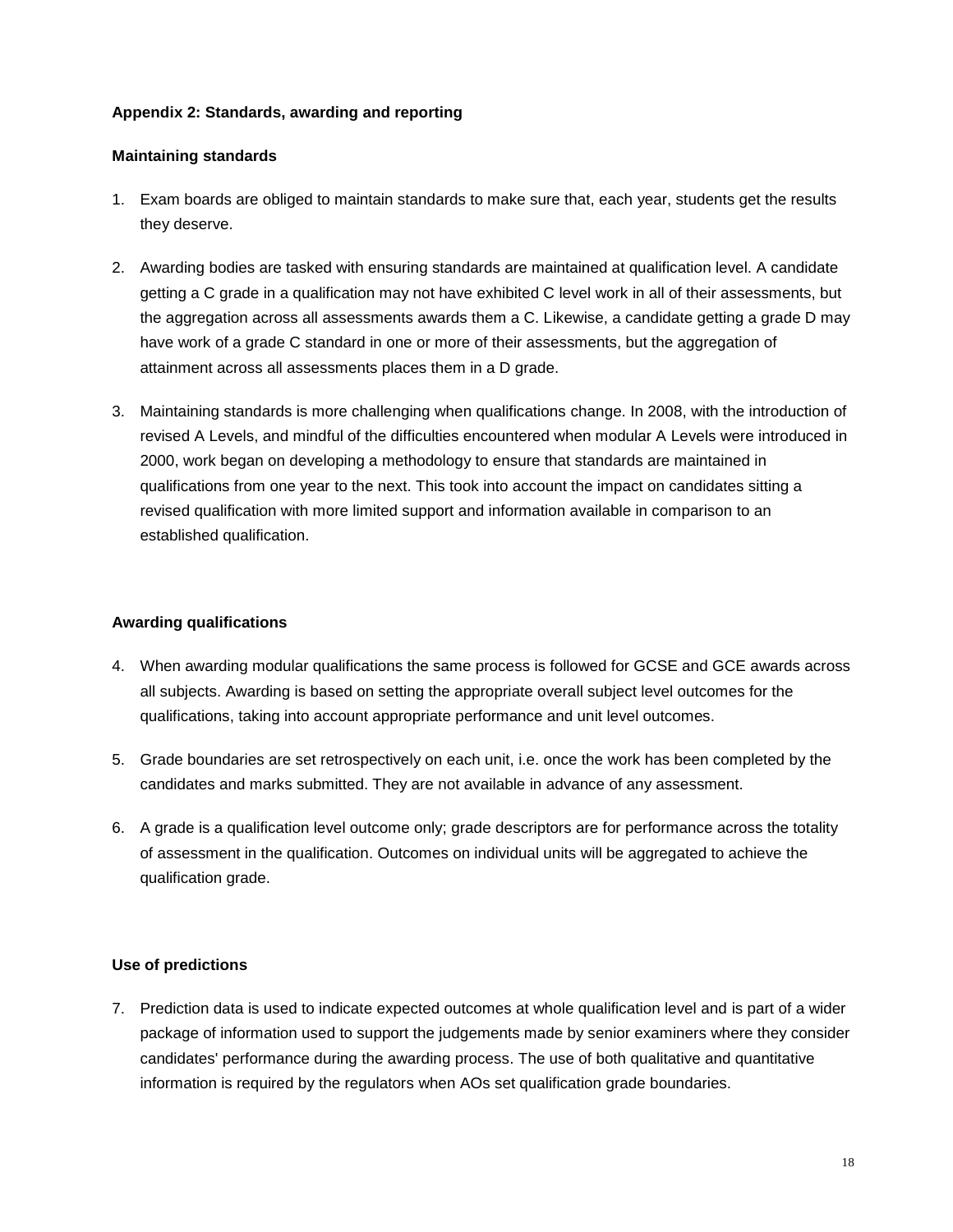- 8. To map the expected outcomes for the 2011 GCSE cohort, the English AOs looked at the relationship between GCSE performance in 2009 and that cohort's attainment at Key Stage 2. This allowed them to produce a model of the relationship they could use to produce expected outcomes. Key Stage 2 data is used as the prior attainment measure in England as it is the most statistically reliable information available when predicting the expected achievement of the cohort of 16-year-olds taking their GCSEs. This is the average attainment overall at age 11, not achievement in any particular Key Stage 2 test subject.
- 9. KS2 tests are not taken in Wales and Northern Ireland, therefore an alternative method common centres – is used in these regions. For the purposes of GCSE examination awarding, a common centre is a centre that has entered students for a subject in previous examination years (in this case, in 2011 and 2012). The assumption is that centres' results are likely to be similar in the previous years and that, across the cohort as a whole, comparing results for the common centres gives an indication of whether standards between years are comparable. Common centre data is available for all UK centres and all JCQ awarding organisations, allowing previous GCSE performance to be identified regardless of whether a centre has changed AO. Common centre calculations are used at whole cohort level, rather than at individual candidate level. Small entry subjects may have greater performance differences year on year.
- 10. Prediction data has no impact on the individual achievement of a student in the rank order of an individual assessment, nor in the qualification as a whole.

#### **Setting boundaries**

- 11. Initial judgements will be made on unit grade boundaries on what mark in an individual assessment constitutes, for example, a C grade. Grade boundaries are different for different units within qualifications and are different across exam series. This reflects the fact that different exams have different questions and therefore can be at differing levels of demand. This ensures fairness to candidates who are judged to have sat a paper that is more or less demanding than the paper sat by candidates in the previous series.
- 12. Candidates who enter exams in January will be marked using the January mark scheme and will be graded against the boundaries set for the January exam; candidates entering exams in June will be marked using the mark scheme for the June paper and will be graded against the boundaries set for the June examination.
- 13. Controlled assessment units are marked by teachers using a mark scheme provided by the AO. The tasks required for controlled assessments are provided by AO and change annually.
- 14. The boundary marks for internal assessment will also be reviewed series on series. The Code of Practice indicates that they should be carried forward only if this is recommended by the principal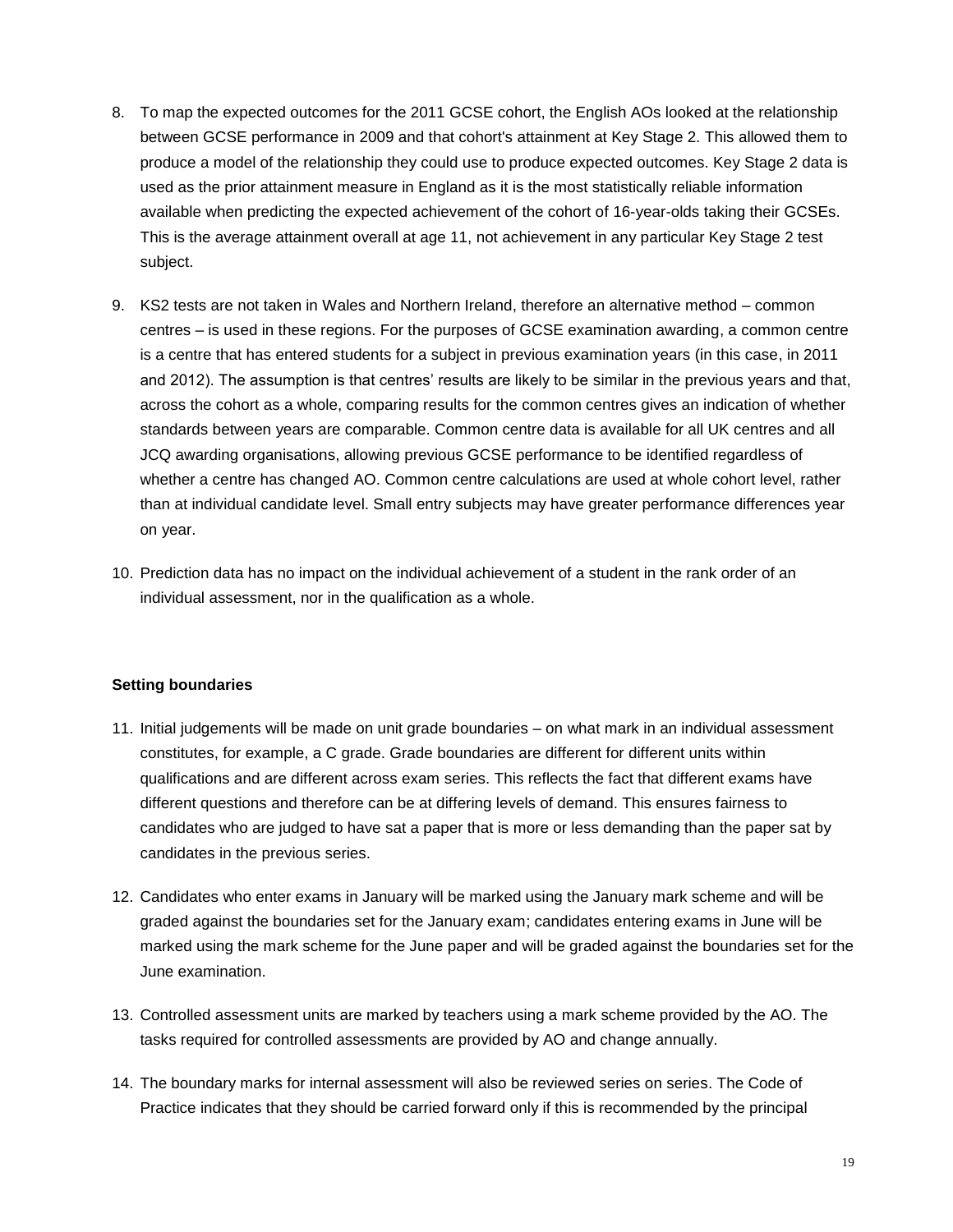moderator after completion of the moderation process, and by the designated Awarding Organisation officer in the light of the technical and statistical evidence available.

- 15. In the awarding of controlled assessment in summer 2012, AQA, Edexcel and OCR set different boundaries in summer 2012 from January 2012. This decision was based on having statistical evidence for the complete cohort for the qualification in the summer award.
- 16. In modular qualifications, the number of candidates normally entering units early in the course is small, and these candidates might not be typical of all those who will take the units at later dates. Statistical information available at the early entry awarding meetings for the first year of the specification was therefore limited. It is also more difficult for awarders to make judgements about the quality of work that candidates have produced in response to a new style of question paper. That makes it hard for the awarders to be certain exactly where to put the grade boundary for a unit so that it will reflect qualification level standards. In later awards much more information will be available to assist the awarders in their judgements.
- 17. Awarding bodies in England used data on Key Stage 2 performance of candidates to give a picture of the cohort sitting GCSE English in any year. WJEC also used this predictor due to their large intake from England (two-thirds of WJEC entry). CCEA uses common centre data when predicting outcomes in subjects.
- 18. The processes that AOs are to follow in the awarding of qualifications are set out in the *GCSE, GCE, Principal Learning and Project Code of Practice* Section 6.

## **Reporting of outcomes**

- 19. In the legacy, linear specifications, qualification outcomes were reported as a total mark and grade. The individual notional component boundaries in linear qualifications were not published; therefore, attainment within and across individual assessments was not known to schools.
- 20. In a modular qualification, the unit outcomes are reported to schools. AQA and Edexcel facilitated schools transferring the mark outcomes in each unit to a notional grade in the unit. This allowed schools to see how students were performing across different assessments and was used by schools to inform predictions for grade outcomes for a candidate in the qualification as a whole.
- 21. It was not possible for schools to analyse the individual 2012 English unit outcomes against previous attainment, as schools did not have individual assessment level data in the subject prior to 2012. This made predicting candidate outcomes challenging for schools in this first year of new specifications.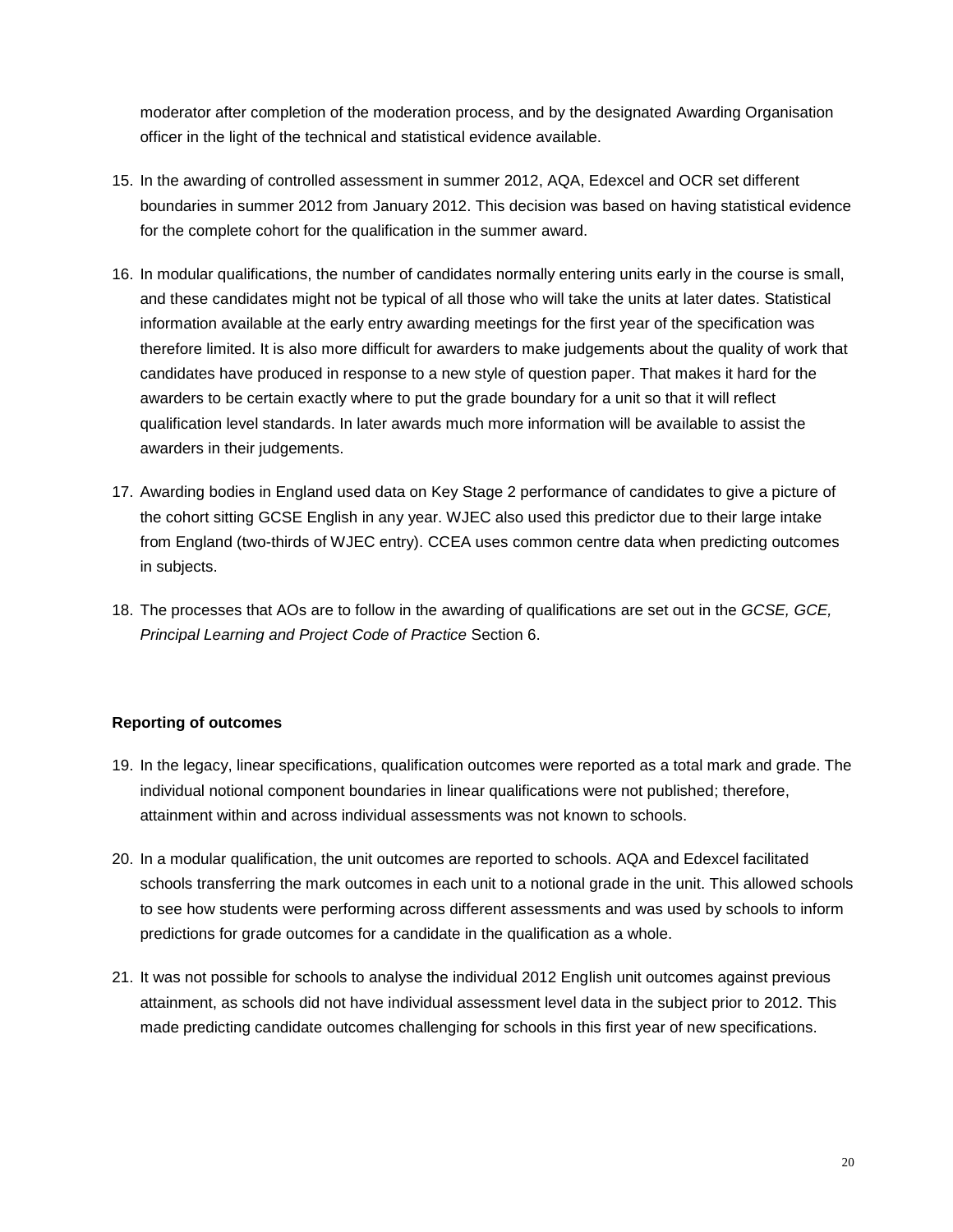#### **Appendix 3: Comparable outcomes**

- 1. The comparable outcomes approach to maintaining standards was applied in 2009 to AS Levels, in 2010 to A Levels, and in 2011–12 to the new GCSEs (which were introduced over two years). The comparable outcomes approach for GCSEs was agreed in 2010.
- 2. There are good reasons to aim for comparable outcomes in the first year of a new syllabus. Students taking their A Levels or GCSEs in any particular year will be competing with those from other years for access to higher education and employment. Maintaining grade standards is most difficult when qualifications change. Teachers and students may have fewer resources and will have to rely on sample papers rather than actual past papers. Specifications may include new topics, and teachers will have no direct experience of what is expected in the actual exams. Regulators and exam boards need ways in which they can be as sure as possible that when things change, standards are nevertheless maintained and students get the results they deserve. Students should not be advantaged or disadvantaged simply because they were the first to sit a new set of examinations; the only exception to this would be when the new syllabuses were designed to be at a different standard.
- 3. Comparable outcomes are expected when:
	- the cohort for the subject is similar, in terms of ability, to previous years;
	- the syllabus and the exams and other assessments are fit for purpose;
	- the purpose, requirements and nature of the qualification are the same;
	- there has been no substantial improvement (or drop) in teaching and learning at a national level; and
	- previous grade standards where appropriate.

Where this isn't the case, the aim is not always comparable outcomes.

4. The comparable outcomes approach should lead to just that – comparable outcomes, year on year, all other things being equal. As set out above, things are not always equal; there are sometimes changes to the cohort, for example. That is why there are small differences from year to year.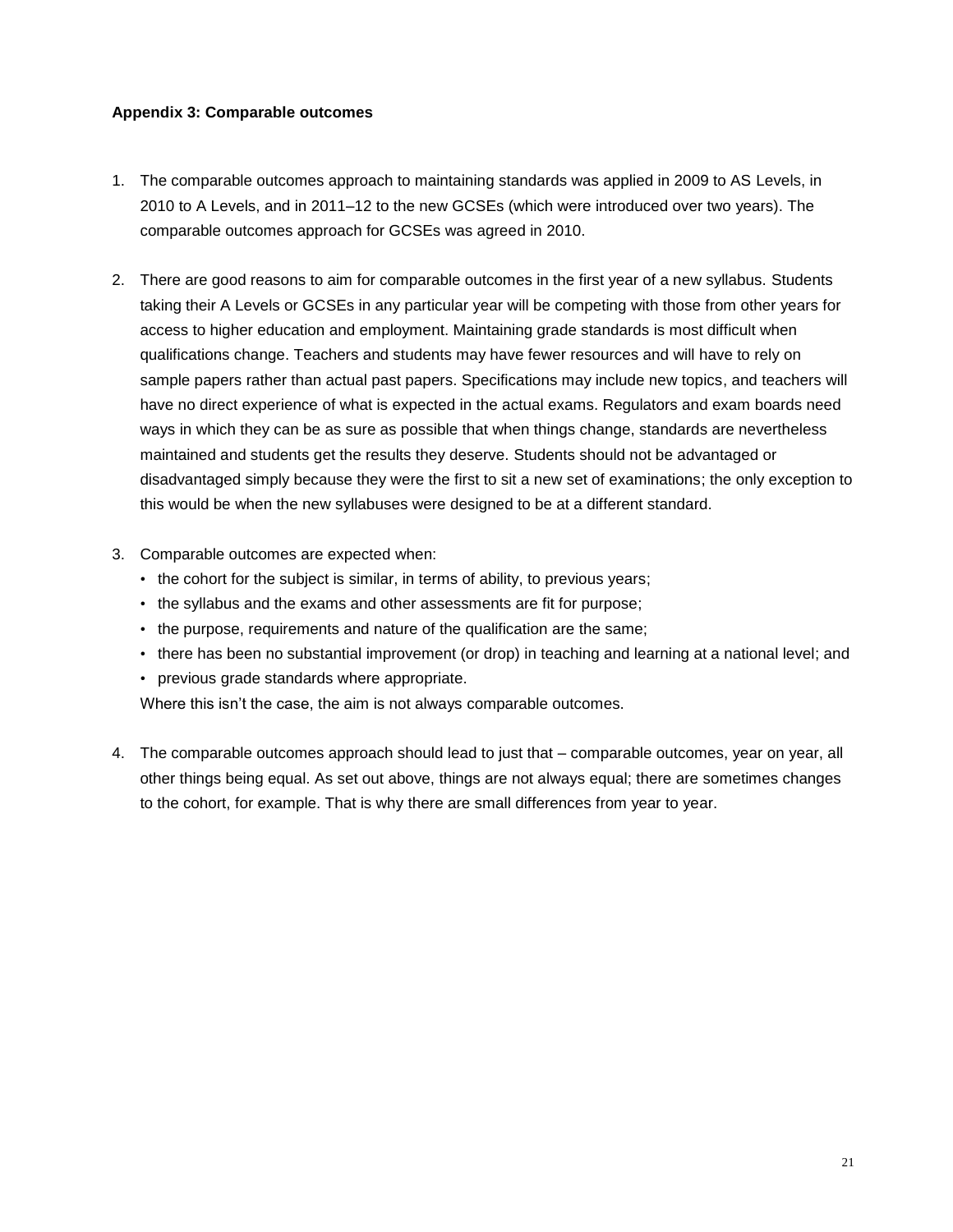# **Appendix 4: A comparison of the requirements of GCSE English and GCSE English Language**

Italicised content is common across subject criteria for both qualifications.

| <b>Revised GCSE English</b>                                                                                                                                              | <b>Revised GCSE English Language</b>                                                                                                                                                                                                                           |  |  |  |  |  |
|--------------------------------------------------------------------------------------------------------------------------------------------------------------------------|----------------------------------------------------------------------------------------------------------------------------------------------------------------------------------------------------------------------------------------------------------------|--|--|--|--|--|
| 20% Speaking and Listening                                                                                                                                               | 20% Speaking and Listening                                                                                                                                                                                                                                     |  |  |  |  |  |
| present and listen to information and ideas;                                                                                                                             | present and listen to information and ideas;                                                                                                                                                                                                                   |  |  |  |  |  |
| respond appropriately to the questions and<br>٠<br>views of others;                                                                                                      | respond appropriately to the questions and<br>$\bullet$<br>views of others;                                                                                                                                                                                    |  |  |  |  |  |
| participate in a range of real-life contexts in and<br>beyond the classroom, adapting talk to situation<br>and audience and using standard English<br>where appropriate; | participate in a range of real-life contexts in and<br>beyond the classroom, adapting talk<br>appropriately to situation and audience;<br>select and use a range of dramatic techniques                                                                        |  |  |  |  |  |
| select and use a range of techniques and<br>creative approaches to explore ideas, texts and                                                                              | and creative approaches to explore ideas, texts<br>and issues in scripted and improvised work;                                                                                                                                                                 |  |  |  |  |  |
| issues in scripted and improvised work.                                                                                                                                  | make a range of effective contributions, using<br>$\bullet$<br>creative approaches to exploring questions,<br>solving problems and developing ideas;                                                                                                           |  |  |  |  |  |
|                                                                                                                                                                          | reflect and comment critically on their own and<br>others' uses of language;                                                                                                                                                                                   |  |  |  |  |  |
|                                                                                                                                                                          | 10% Study of Spoken Language                                                                                                                                                                                                                                   |  |  |  |  |  |
|                                                                                                                                                                          | • reflect and comment critically on their own and<br>others' uses of language in different contexts<br>and how they adapt language to different<br>listeners and tasks, exploring these experiences<br>in the contexts of wider language use and<br>variation; |  |  |  |  |  |
|                                                                                                                                                                          | understand the reason for, and effect of, choices<br>in use of standard and non-standard forms of<br>language and how these may vary over time and<br>place;                                                                                                   |  |  |  |  |  |
|                                                                                                                                                                          | analyse the characteristics of, and influences on,<br>spoken language.                                                                                                                                                                                         |  |  |  |  |  |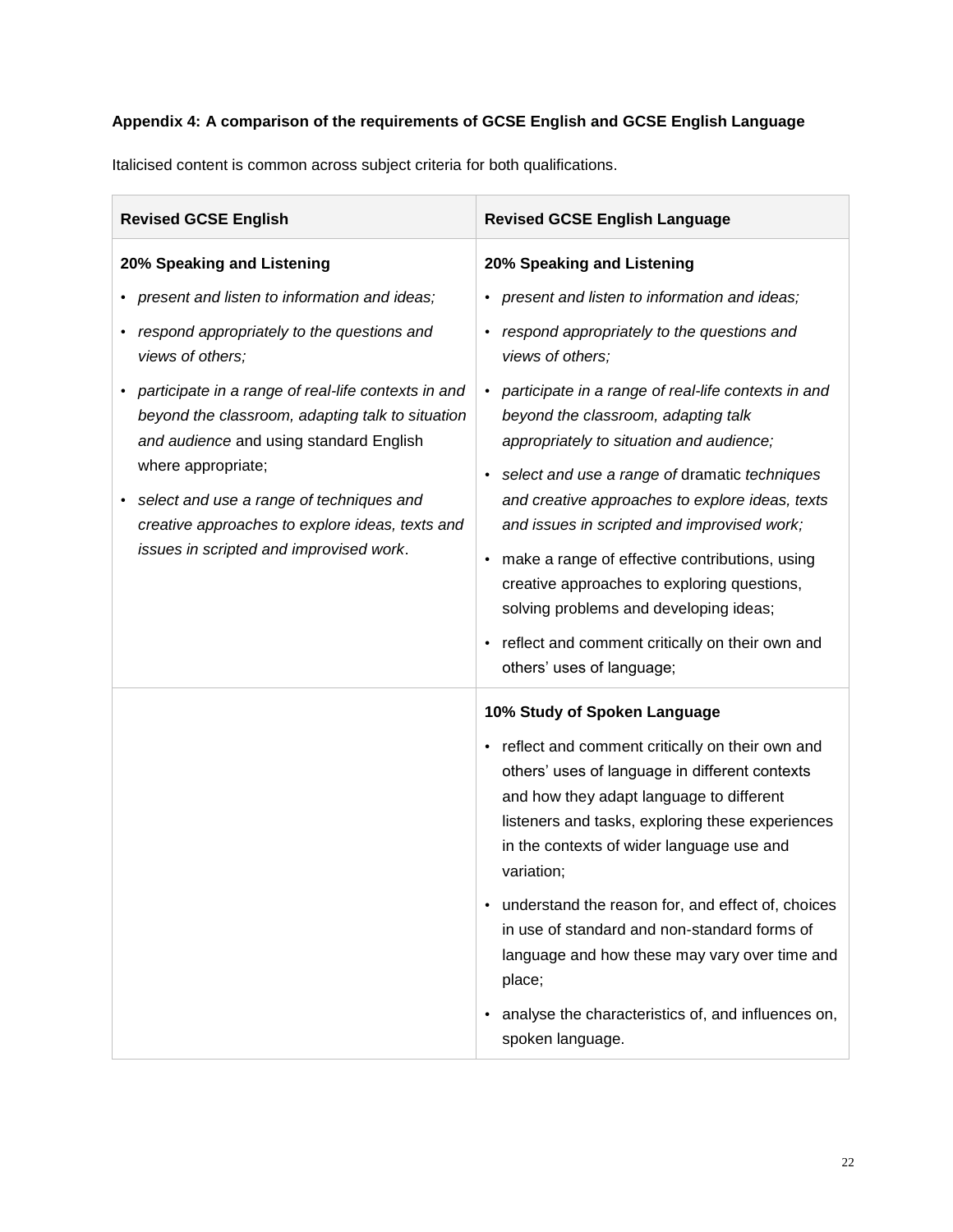| 40% Reading                                                                                                                                                                                                                                                                                                                                                                                                                                                                                                                                                                                                                                                                                                             | 35% Reading                                                                                                                                                                                                                                                                                                                                                                                                                                  |  |  |  |  |
|-------------------------------------------------------------------------------------------------------------------------------------------------------------------------------------------------------------------------------------------------------------------------------------------------------------------------------------------------------------------------------------------------------------------------------------------------------------------------------------------------------------------------------------------------------------------------------------------------------------------------------------------------------------------------------------------------------------------------|----------------------------------------------------------------------------------------------------------------------------------------------------------------------------------------------------------------------------------------------------------------------------------------------------------------------------------------------------------------------------------------------------------------------------------------------|--|--|--|--|
| • understand how meaning is constructed<br>through words, sentences and whole texts,<br>recognising and responding to the effects of<br>language variation;<br>evaluate the ways in which texts may be<br>interpreted differently according to the<br>perspective of the reader;<br>• read a rich range of prose, poetry and drama,<br>including a text from the English, Welsh or Irish<br>literary heritage, a play by Shakespeare and a<br>text from a different culture or tradition;<br>• understand how texts from the literary heritage<br>have been influential and significant over time;<br>• explore how texts from different cultures and<br>traditions may reflect or influence values and<br>assumptions. | understand how meaning is constructed through<br>٠<br>words, sentences and whole texts, including<br>multimodal texts and at least one extended text,<br>recognising the effects of language choices and<br>patterns;<br>evaluate the ways in which texts may be<br>interpreted differently according to the<br>perspective of the reader;<br>explore language variation and how it varies<br>$\bullet$<br>according to audience and reader. |  |  |  |  |
| 40% Writing<br>At least one-third of this must be allocated to the<br>use of a range of sentence structures for clarity,<br>purpose and effect, with accurate punctuation and<br>spelling.                                                                                                                                                                                                                                                                                                                                                                                                                                                                                                                              | 35% Writing<br>At least one-third of this must be allocated to the<br>use of a range of sentence structures for clarity,<br>purpose and effect, with accurate punctuation and<br>spelling.                                                                                                                                                                                                                                                   |  |  |  |  |
| <b>Assessment</b>                                                                                                                                                                                                                                                                                                                                                                                                                                                                                                                                                                                                                                                                                                       | <b>Assessment</b>                                                                                                                                                                                                                                                                                                                                                                                                                            |  |  |  |  |
| 60% Controlled assessment                                                                                                                                                                                                                                                                                                                                                                                                                                                                                                                                                                                                                                                                                               | 60% Controlled assessment                                                                                                                                                                                                                                                                                                                                                                                                                    |  |  |  |  |
| 40% Examination                                                                                                                                                                                                                                                                                                                                                                                                                                                                                                                                                                                                                                                                                                         | 40% Examination                                                                                                                                                                                                                                                                                                                                                                                                                              |  |  |  |  |

 $\overline{1}$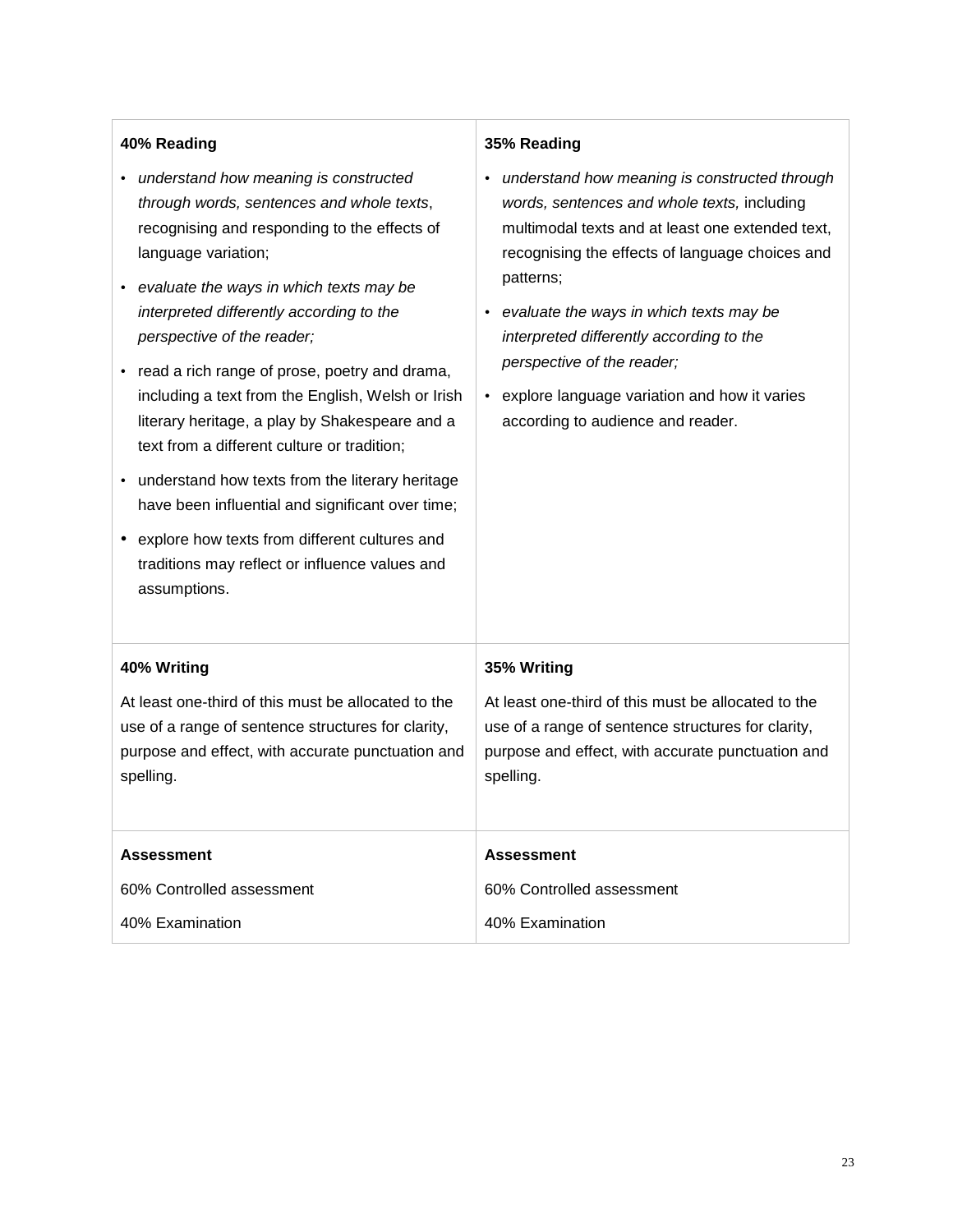#### **Appendix 5: Individual AO qualification requirements**

- 1. Overall requirements in the subjects are constant across the AOs as per the requirements in Appendix 4: the total weighting of controlled assessment; the total weighting of the exams; and the weighting allocated to each assessment objective. However, the design of each AO qualification differs within these parameters.
- 2. Each AO has a discrete qualification for GCSE English and GCSE English Language. Some AOs have units common to both qualifications, combined with units discrete to each qualification.
- 3. Across the AOs assessment units will vary in terms of:
	- unit weightings;
	- the availability of assessment;
	- the number of marks available;
	- the raw mark distribution of candidates; and
	- the grade boundaries set.
- 4. This is similar to the format of individual components in the legacy linear qualifications. A sample of the breakdown of individual units within some of the revised specifications is shown in Table 9.

|                 | Qualification from AO1       | <b>Qualification from AO2</b> | <b>Qualification from AO3</b>  |
|-----------------|------------------------------|-------------------------------|--------------------------------|
| Exam 1          | 80 raw marks                 | 48 raw marks                  | 96 raw marks                   |
|                 | 40% of qualification English | 20% of qualification English  | 40% of qualification English   |
|                 | & Language                   | & Language                    |                                |
| Exam 2          | n/a                          | 48 raw marks                  | 64 raw marks                   |
|                 |                              | 20% of qualification English  | 40% of qualification English   |
|                 |                              | & Language                    | Language                       |
| CA <sub>1</sub> | 45 raw marks                 | 50 raw marks 20% of           | 40 raw marks                   |
| Speaking &      | 20% of qualification English | qualification English &       | 20% of qualification English & |
| Listening       | & Language                   | Language                      | Language                       |
| CA <sub>2</sub> | 90 raw marks                 | 120 raw marks, 80 scaled      | 96 raw marks                   |
|                 | 40% English                  | marks                         | 40% English                    |
|                 |                              | 40% English                   |                                |
| CA <sub>3</sub> | 80 raw marks                 | 80 scaled marks               | 96 raw marks                   |
|                 | 40% Language                 | 40% Language                  | 40% Language                   |

#### **Table 9**